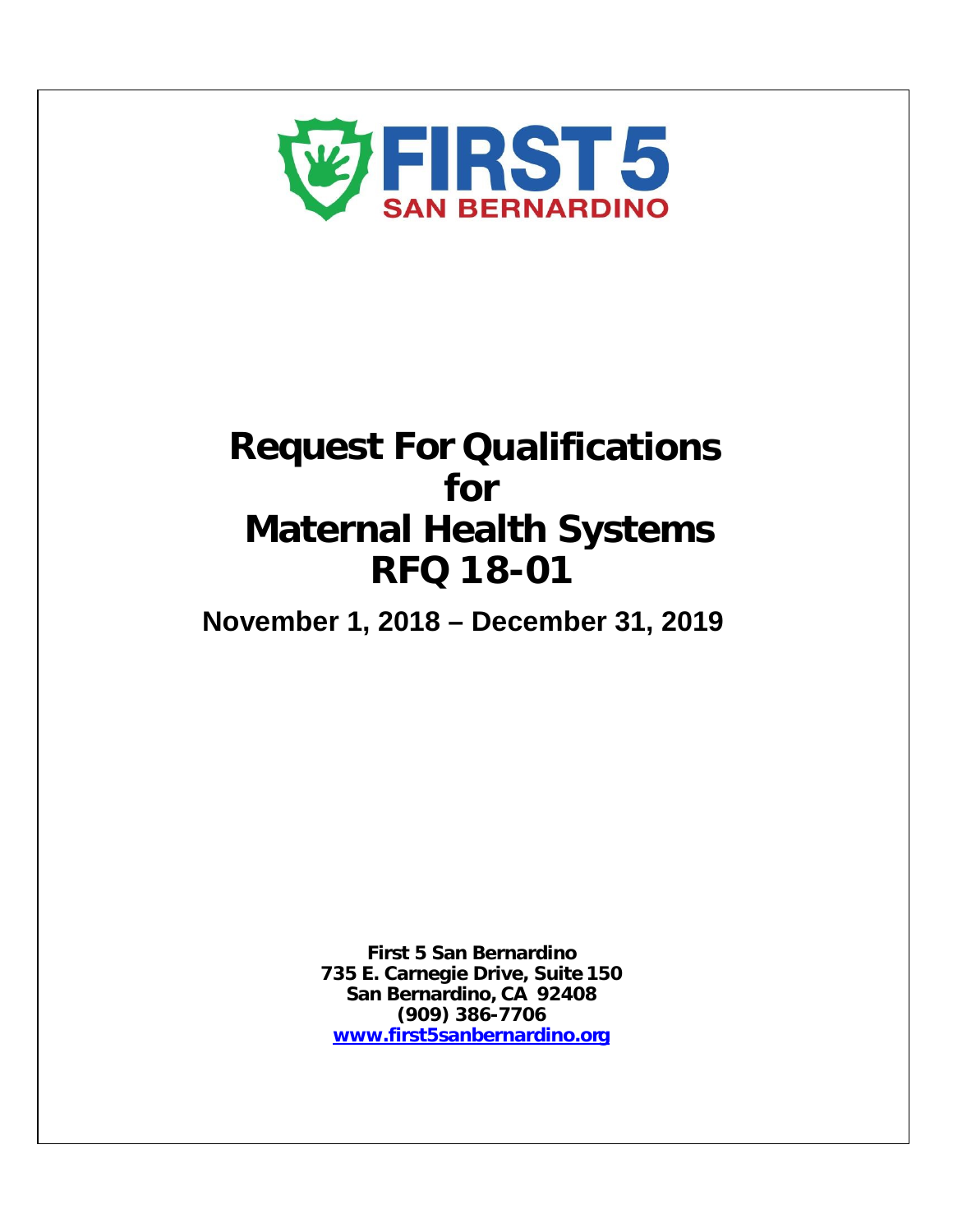# TABLE OF CONTENTS

| $\mathsf{I}$ . |          |                                                                                    |    |
|----------------|----------|------------------------------------------------------------------------------------|----|
|                | Α.       | Purpose Background                                                                 |    |
|                | В.       | Proposition 10 and First 5 San Bernardino                                          |    |
| Ш.             | .3       |                                                                                    |    |
|                | Α.       | <b>Period of Performance</b>                                                       |    |
|                | В.       | Admonition to Consultant(s)                                                        |    |
|                | C.       | Questions                                                                          |    |
|                | D.       | Correspondence                                                                     |    |
|                | Е.       | <b>Qualifications Submission Deadline</b>                                          |    |
| III.           |          |                                                                                    |    |
|                | Α.       | Contingencies                                                                      |    |
|                | В.       | <b>Modifications</b>                                                               |    |
|                | C.       | <b>Qualifications Submission</b>                                                   |    |
|                | D.<br>Е. | Inaccuracies or Misrepresentations<br><b>Incurred Costs</b>                        |    |
|                | F.       | <b>Qualifications Packet Confidentiality</b>                                       |    |
|                | G.       | <b>Negotiations</b>                                                                |    |
|                | Η.       | <b>Local Preference Policy</b>                                                     |    |
| IV.            |          |                                                                                    |    |
|                | Α.       | Scope of Services                                                                  |    |
|                | В.       | <b>Summary of Desired Qualifications</b>                                           |    |
|                | C.       | <b>Work Product</b>                                                                |    |
|                | D.       | <b>Project Considerations</b>                                                      |    |
|                | Е.       | <b>Reference Documents</b>                                                         |    |
| V.             |          |                                                                                    |    |
|                | Α.       | <b>General Responsibilities</b>                                                    |    |
|                | В.<br>C. | <b>Fiscal Provisions</b><br>Correction of Performance Deficiencies and Termination |    |
|                |          |                                                                                    |    |
| VI.            |          | <b>NONDISCRIMINATION</b>                                                           | 19 |
|                | Α.<br>В. | General<br>Americans with Disabilities Act                                         |    |
|                |          |                                                                                    |    |
|                | C.       | <b>Employment and Civil Rights Act</b>                                             |    |
|                | D.       | <b>Sexual Harassment</b>                                                           |    |
| VII.           |          |                                                                                    |    |
| VIII.          |          |                                                                                    |    |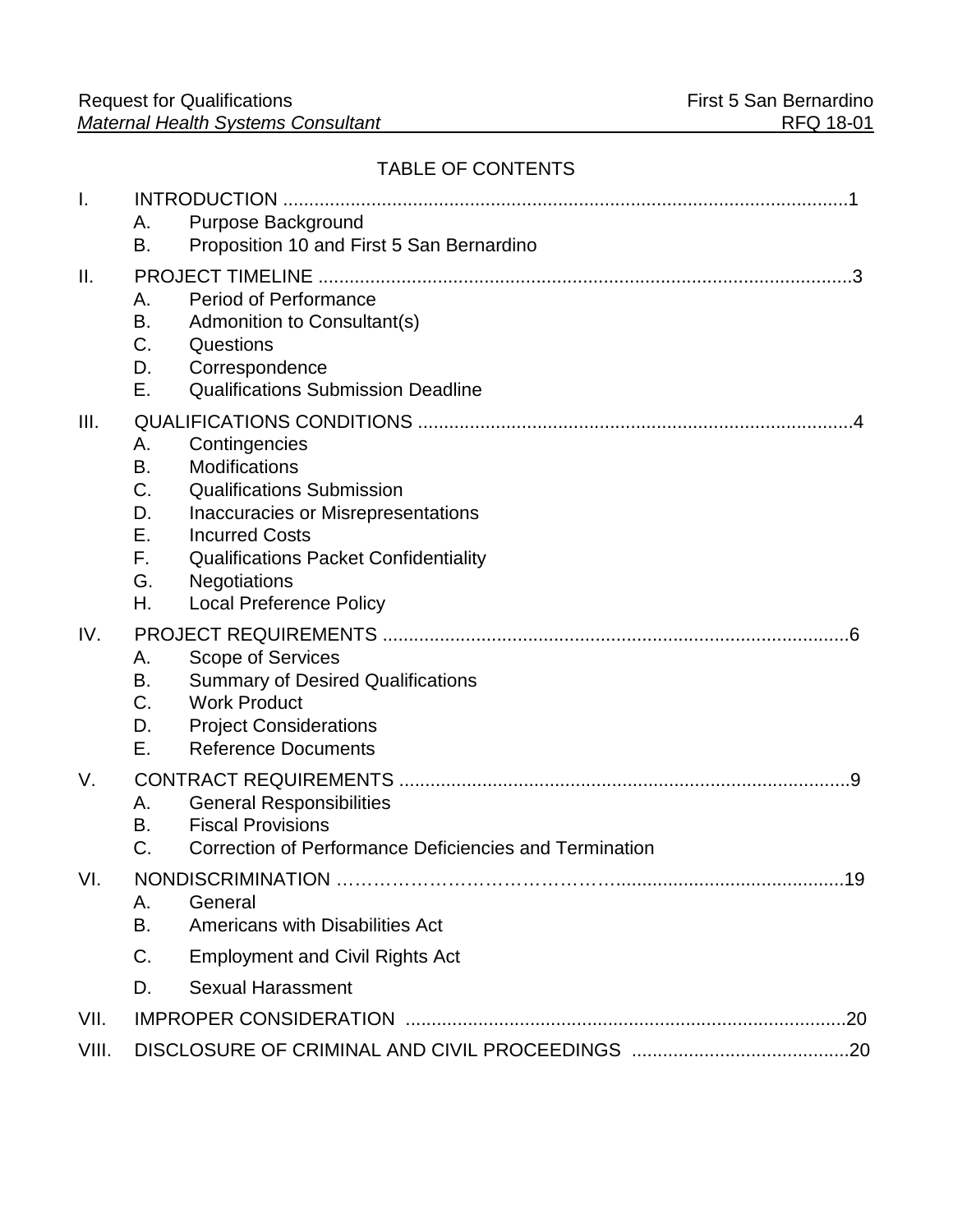# TABLE OF CONTENTS

| IX. | Α.<br>В.<br>C.             | General<br>Procedures for Submitting Qualifications Packet<br><b>Submission Format</b>                                |    |
|-----|----------------------------|-----------------------------------------------------------------------------------------------------------------------|----|
| Χ.  | Α.<br>В.<br>C.<br>D.<br>Е. | <b>Evaluation Process</b><br><b>Evaluation Criteria</b><br><b>Contract Award</b><br>Appeals<br><b>Final Authority</b> | 25 |
|     | Attachments:               | A – Statements of Certification<br>B - Local Preference Policy                                                        |    |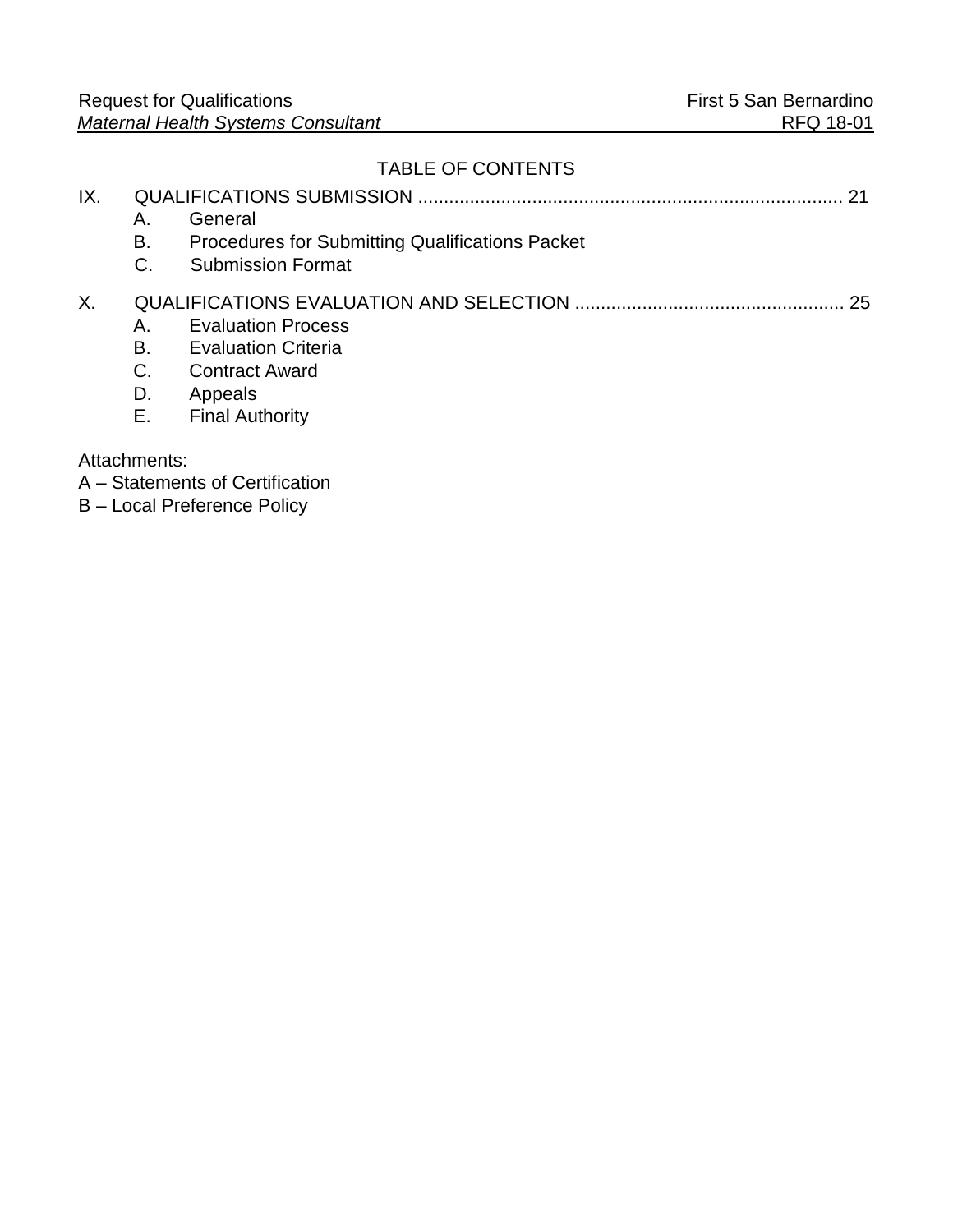# **I. INTRODUCTION**

# A. Purpose

First 5 San Bernardino, hereafter referred to as the "Commission", is issuing this Request for Qualifications (RFQ) for a qualified firm or individual hereinafter referred to as "Consultant(s)" to serve as the Consultant for the development of a Maternal Health Systems Strategic Plan to support a Maternal Health Systems (MHS) framework specific to San Bernardino County. The Consultant for the development of the framework will support, analyze, coordinate and guide the Commission's efforts around the following objectives associated with MHS:

**Objective 1:** Facilitate the development of the MHS-SB Strategic Plan with a framework that will guide implementation of core components and strategies within the system.

**Objective 2:** Identify and map existing resources; Ensure appropriate partner engagement, communication and documentation to successfully implement core components of the Strategic Plan.

**Objective 3:** Develop and solidify Maternal Health System – San Bernardino (MHS-SB) leadership team and workgroup membership

The Commission strives to insure a system of equitable access to comprehensive prenatal and postnatal care for women, especially low-income and/or at risk pregnant women. A successful system is easily navigated and promotes efforts that seek to reduce infant mortality, preventable disease, support positive maternal mental health and reduce disparities in health outcomes.

The project period anticipated to be is November 1, 2018 through December 31, 2019. The selected Consultant will enter into a contract approved by the Commission not to exceed \$200,000.

# B. Proposition 10 and First 5 San Bernardino

The Commission was created by the passage of Proposition 10, the California Children and Families Act. In November 1998, voters passed this statewide ballot initiative to add a 50 cent tobacco tax on cigarette packs and tobacco products. The revenues collected must be directed toward promoting, supporting, and improving the early development of children prenatal through five years of age and to supporting the creation of integrated, comprehensive, and collaborative systems of services to enhance optimal early childhood development.

To facilitate the direction of Proposition 10 funds at the local level, county commissions were established in each of the 58 counties in California. Each Commission is comprised of members appointed by the local county board of supervisors and each commission has independent authority over the administration of Proposition 10 funds in its county.

The Commission adopted its initial Strategic Plan in April 2000. The current Strategic Plan remains in effect through June 2020.

This Strategic Plan outlines broad goals and more specific outcomes to support each goal. All funded projects of the Commission are designed to support the Commission in achieving these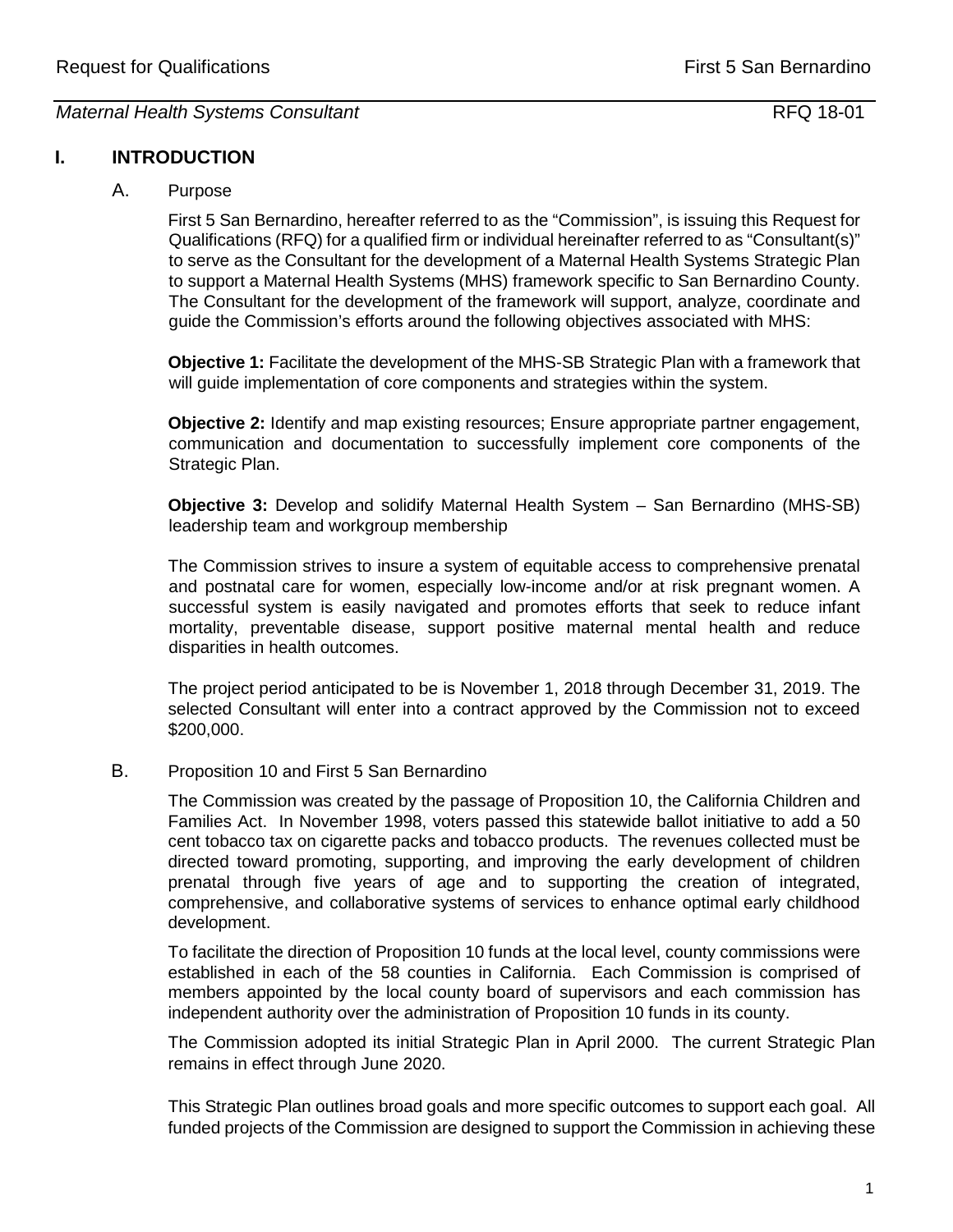goals. A copy of the Strategic Plan can be downloaded from our website at [www.first5sanbernardino.org.](http://www.first5sanbernardino.org/)

# **First 5 San Bernardino Vision**

All children in San Bernardino County are healthy, safe, nurtured, eager to learn and ready to succeed.

# **First 5 San Bernardino Mission**

Promote, support and enhance the health and early development of children prenatal through age five and their families and communities.

From First 5 San Bernardino Strategic Plan 2015-2020:

**Goal 1.1 Child Health:** Children prenatal through age 5 and their families can access the full spectrum of health and behavioral health services needed to enhance their well-being.

| <b>Objectives</b>                                                                                                 | <b>Activities</b>                                                                                                                                      |
|-------------------------------------------------------------------------------------------------------------------|--------------------------------------------------------------------------------------------------------------------------------------------------------|
| Families<br>1.1.a<br>have access to<br>resources and environments that<br>support the total wellness of the child | • Support and sustain families' access to<br>healthy environments<br>• Support and sustain families' access to<br>quality health care                  |
| 1.1.b Families are knowledgeable<br>of and utilize available resources to<br>manage their health                  | • Support health education, navigation<br>and utilization<br>• Connect children to local health<br>providers to address their specific<br>health needs |
| 1.1.c Children are born healthy                                                                                   | • Connect expectant parents with quality<br>prenatal care and education                                                                                |

## **Desired Approach:**

The Commission has historically funded Maternal Health Services through separate initiatives with outcomes sought specific to separate identified areas of need. Included among these are recent investments in prenatal substance abuse screening and treatment, lactation support and improved oral health care during pregnancy (see descriptions of the initiatives below). While the outcomes achieved by these initiatives were mostly satisfactory, the Commission desires at this time to approach maternal health in a more holistic, comprehensive, and coordinated manner, ideally drawing on and enhancing resources and services that already exist for expecting and new mothers in San Bernardino County. Through a systems building strategy, the Commission desires to support improvement in pregnancy and birth outcomes through the promotion of evidenced-based practices, through advocacy to improve public policy and state legislation on issues that impact maternal and child health, and through providing leadership, education and support to families, professionals and the developed system of care. This "Systems" approach to identify and coordinate services to this population is not only more efficient in terms of the use of public dollars (Proposition 10) but also more efficient for the mothers using the services in that their needs can be addressed in total upon engagement in services. Strategies to move this work forward has been discussed to date with the San Bernardino County Department of Public Health and other stakeholders but, so far, no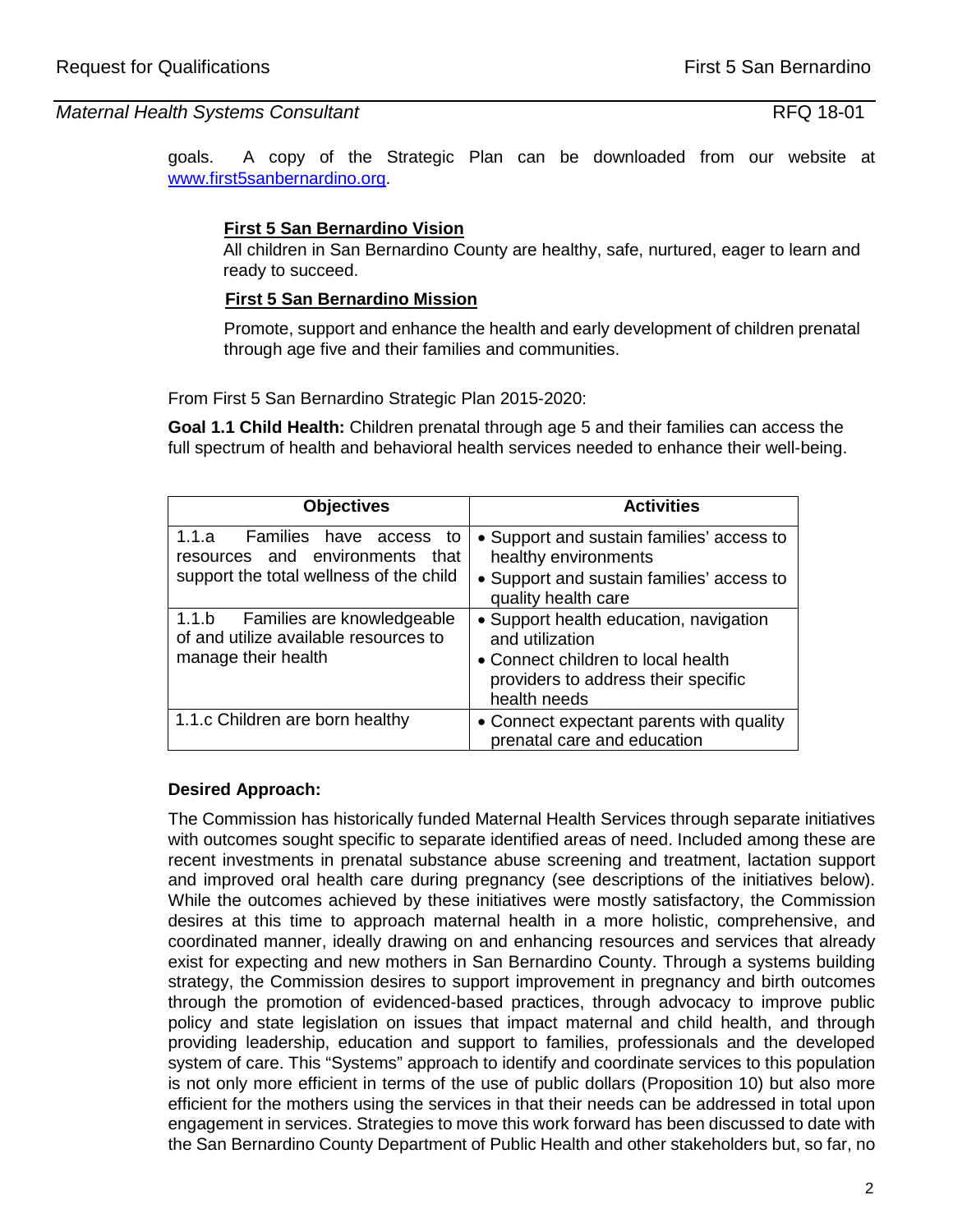formal effort has been made to begin to make them actionable. This has motivated the commission to seek a well-qualified, experienced consultant/contractor to lead this work.

Recent investments by First 5 San Bernardino in Maternal Health initiatives include:

- **Babies Optimal Nutrition and Ultimate Support (BONUS)-**Lactation support initiative including education materials for new mothers and healthcare providers and a 24 hr. lactation support warm-line.
- **Partnership for Healthy Mothers and Babies (PHMB)-**Perinatal Maternal substance abuse treatment and support. Programs included treatment for smoking cessation, alcohol, marijuana and more lethal drugs in both in-patient and out-patient settings.
- **Early Smiles-**Oral Health Program for children and pregnant women including screening, oral health education and support in the navigation of existing systems of care to access oral health needs.

# **II. PROJECT TIMELINE**

|    | <b>RFQ Release</b>                        | Thursday, September 13, 2018                                                                 |
|----|-------------------------------------------|----------------------------------------------------------------------------------------------|
| 2. | Deadline for submission of questions      | Wednesday, September 26, 2018                                                                |
|    | Email: rrobinson@cfc.sbcounty.gov         | No later than 12 P.M., PST                                                                   |
| З. | Deadline for qualifications submissions   | Friday, October 12, 2018<br>No later than 4:00 P.M., PST                                     |
|    | 4. Tentative date for Commission approval | Wednesday, October 31, 2018                                                                  |
|    |                                           | The Successful Contractor must be present at<br>the Commission Meeting for Contract Approval |
|    | — <u>.</u>                                |                                                                                              |

5. Contract start date *Thursday, November 1, 2018*

The above dates are subject to change as deemed necessary by the Commission.

A. Period of Performance

The period of performance shall be for 14 months with the completion date of December 31, 2019.

B. Admonition to Consultant(s)

 Once the RFQ has been issued and during the evaluation process, the individual identified in Section II(C) below is the sole contact point for any inquiries relating to this RFQ. Only if authorized by the Commission's contact may other Commission Staff provide information. Any violation of this procedure may be grounds for disqualification of the Consultant. It is the responsibility of the Consultant to ensure that the RFQ responses arrive in a timely manner.

C. Questions

Questions regarding the contents of this RFQ must be submitted in writing on or before **12 P.M. PST, Wednesday, September 26, 2018 and directed to Ronnie Robinson, Section**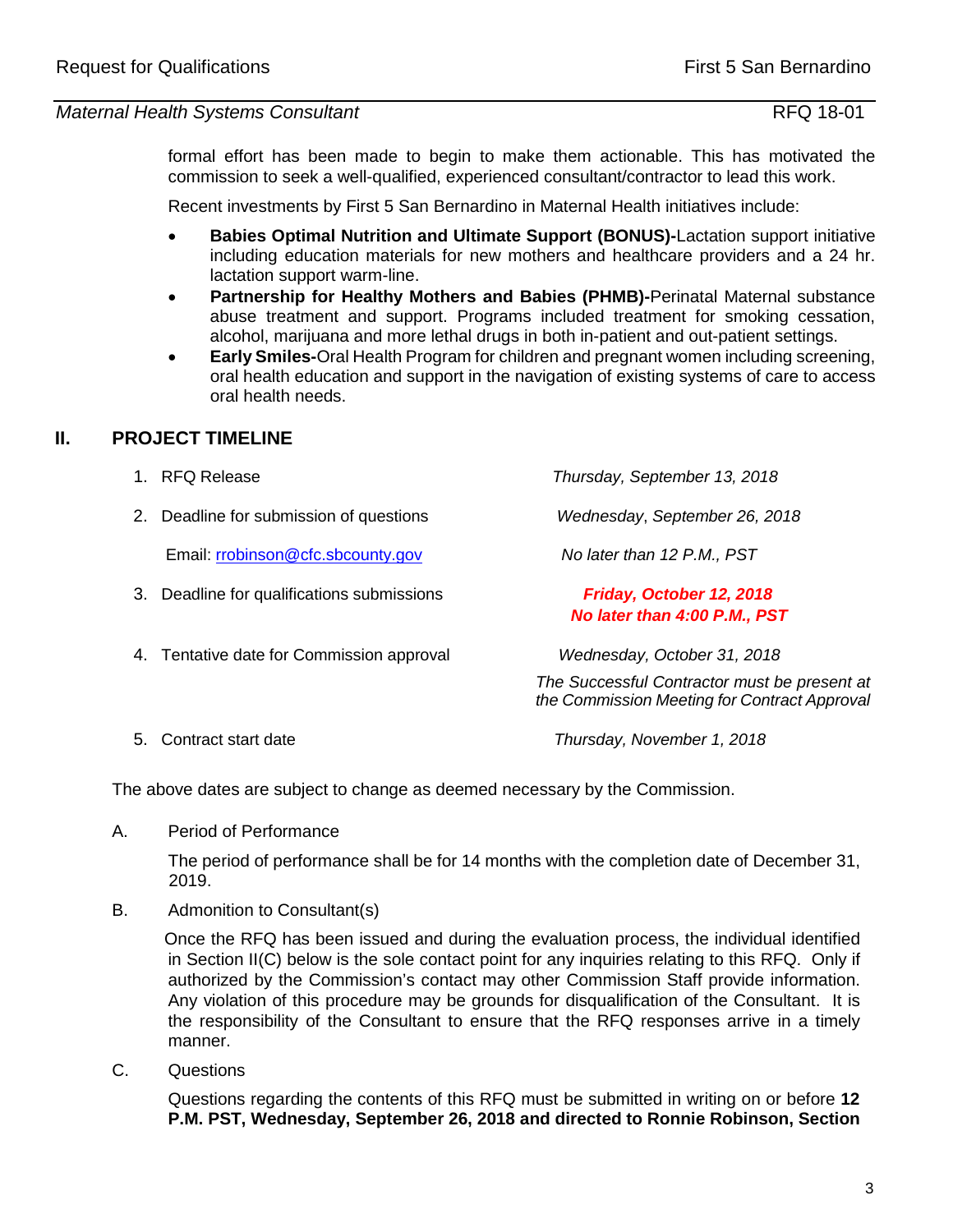**Manager, [rrobinson@cfc.sbcounty.gov.](mailto:rrobinson@cfc.sbcounty.gov)** *The questions and answers will be compiled and posted on the First 5 San Bernardino website as an addendum to this RFQ.* 

D. Correspondence

All correspondence, **including qualifications submissions and questions (if such questions are not submitted by email)**, are to be submitted to:

First 5 San Bernardino ATTN: Maternal Health Systems Consultant RFQ 18-01 735 E. Carnegie Drive, Suite 150 San Bernardino, CA 92408

E. Qualifications Submission Deadline

**All qualifications submissions must be received at the address listed in Paragraph D of this Section no later than 4 P.M. (PST) on Friday, October 12, 2018.** Facsimile or electronically transmitted submissions will not be accepted. Postmarks will not be accepted in lieu of actual receipt. Late submissions will not be considered.

# **III. QUALIFICATIONS CONDITIONS**

A. Contingencies

Funding for this project is contingent on the availability of California Children and Families Trust Fund monies. This RFQ does not commit the Commission to award a contract. Cost, while not necessarily the primary factor used in the selection process, is an important factor. The Commission will award a contract based on the qualifications that best meet the needs of the Commission.

The Commission reserves the right to accept or reject any or all qualifications submissions if the Commission determines it is in the best interest of the Commission to do so. The Commission will notify all Consultant(s) in writing, if the Commission rejects all qualifications submissions.

B. Modifications

The Commission has the right to issue addenda or amendments to this RFQ. The Commission also reserves the right to terminate this procurement process at any time. Addenda or amendments to this RFQ will be posted on the same website as the RFQ.

C. Qualifications Submission

To be considered, all qualifications submissions must be submitted in the manner set forth in this RFQ. **It is the Consultant's responsibility to ensure that its qualifications submission arrives on or before the specified time.** All submitted materials become the property of the Commission.

# D. Inaccuracies or Misrepresentations

If in the course of the RFQ process or in the administration of a resulting contract, the Commission determines that the Consultant has made a material misstatement or misrepresentation or that materially inaccurate information has been provided to the Commission, the Consultant(s) may be terminated from the RFQ process or in the event a contract has been awarded, the contract may be immediately terminated.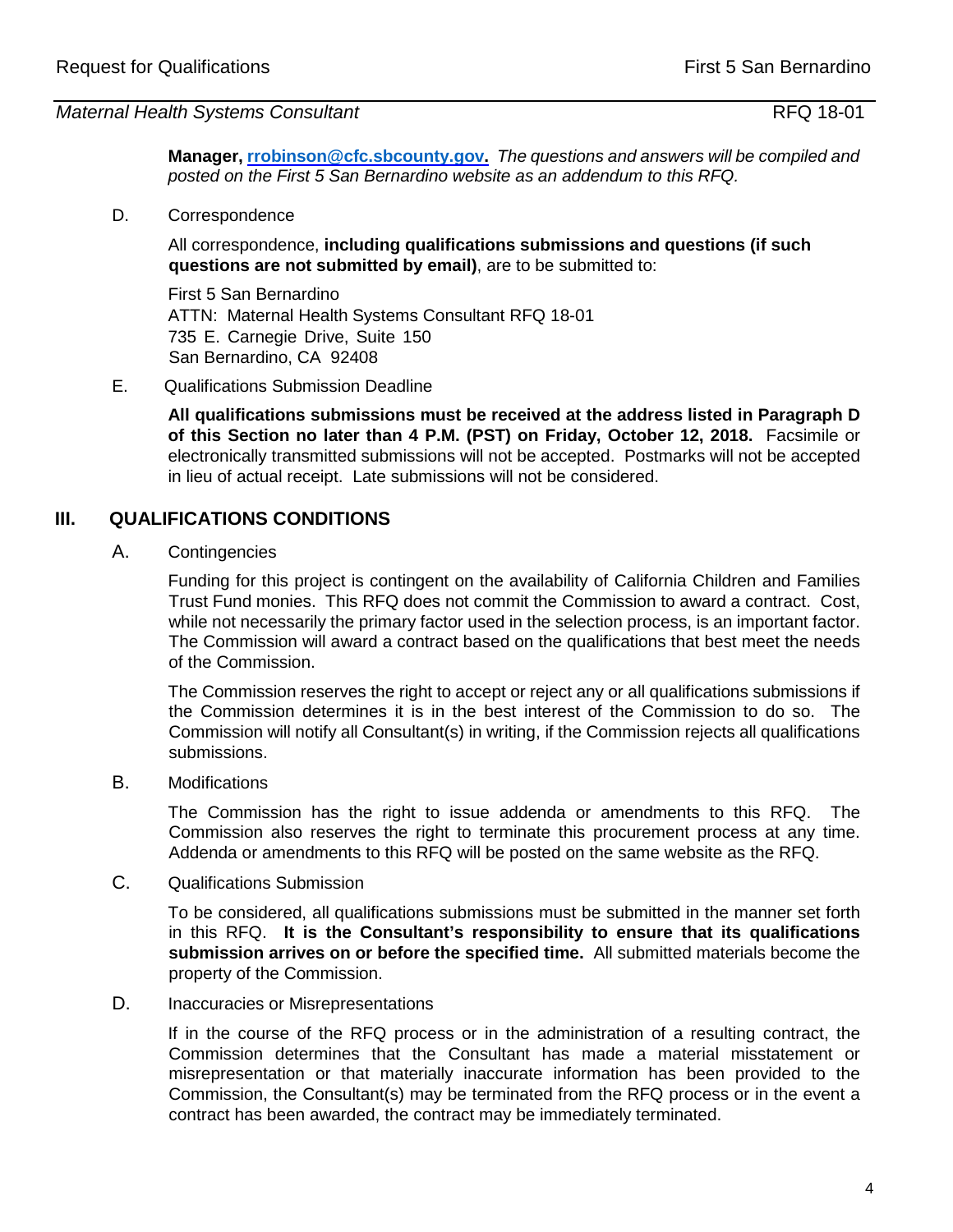In the event of a termination under this provision, the Commission is entitled to pursue any available legal remedies.

E. Incurred Costs

This RFQ does not commit the Commission to pay any costs incurred in the preparation of a qualifications submission in response to this request and Consultant agrees that all costs incurred in developing the qualifications submission is the Consultant's responsibility.

F. Qualifications Packet Confidentiality

All information submitted in the submission or in response to request for additional information is subject to disclosure under the provisions of the California Public Records Act (California Government Code section 6250, et seq.). Submissions may contain financial or other data that constitutes a trade secret. To protect such data from disclosure, Consultant should specifically identify the pages that contain confidential information by properly marking the applicable pages and inserting the following notice on the front of its response: NOTICE

The data on pages of this submission, identified by an asterisk  $(*)$  or marked along the margin with a vertical line, contains information which are trade secrets. We request that such data be used only for the evaluation of our submission, but understand that disclosure will be limited to the extent that the Commission determines is proper under federal, state, and local law.

The proprietary or confidential data shall be readily separable from the submission in order to facilitate eventual public inspection of the non-confidential portion of the submission.

The Commission assumes no responsibility for disclosure or use of unmarked data for any purpose. In the event disclosure of properly marked data is requested, the Consultant will be advised of the request and may expeditiously submit to the Commission a detailed statement indicating the reasons it has for believing that the information is exempt from disclosure under federal, state and local law. This statement will be used by the Commission in making its determination as to whether or not disclosure is proper under federal, state and local law. The Commission will exercise care in applying this confidentiality standard but will not be held liable for any damage or injury, which may result from any disclosure that may occur.

G. Negotiations

The Commission may require the potential Consultant(s) selected to participate in negotiations, and to submit revisions to budget, technical information, and/or other items from their submission(s) as may result from these negotiations.

H. Local Preference Policy

The County of San Bernardino (County) and the Commission have adopted a preference for vendors whose principal place of business is located within the boundaries of the County. A five percent (5%) preference may be applied to the cost evaluation prior to approval of any purchase or acquisition of services, equipment, goods, or supplies.

For the purposes of the applying the local preference policy (County Policy 11-12), "principal place of business" is defined as the vendor's main office (or headquarters) or a major regional office. A "major regional office" is defined as a business location apart from the vendor's main office (or headquarters) which: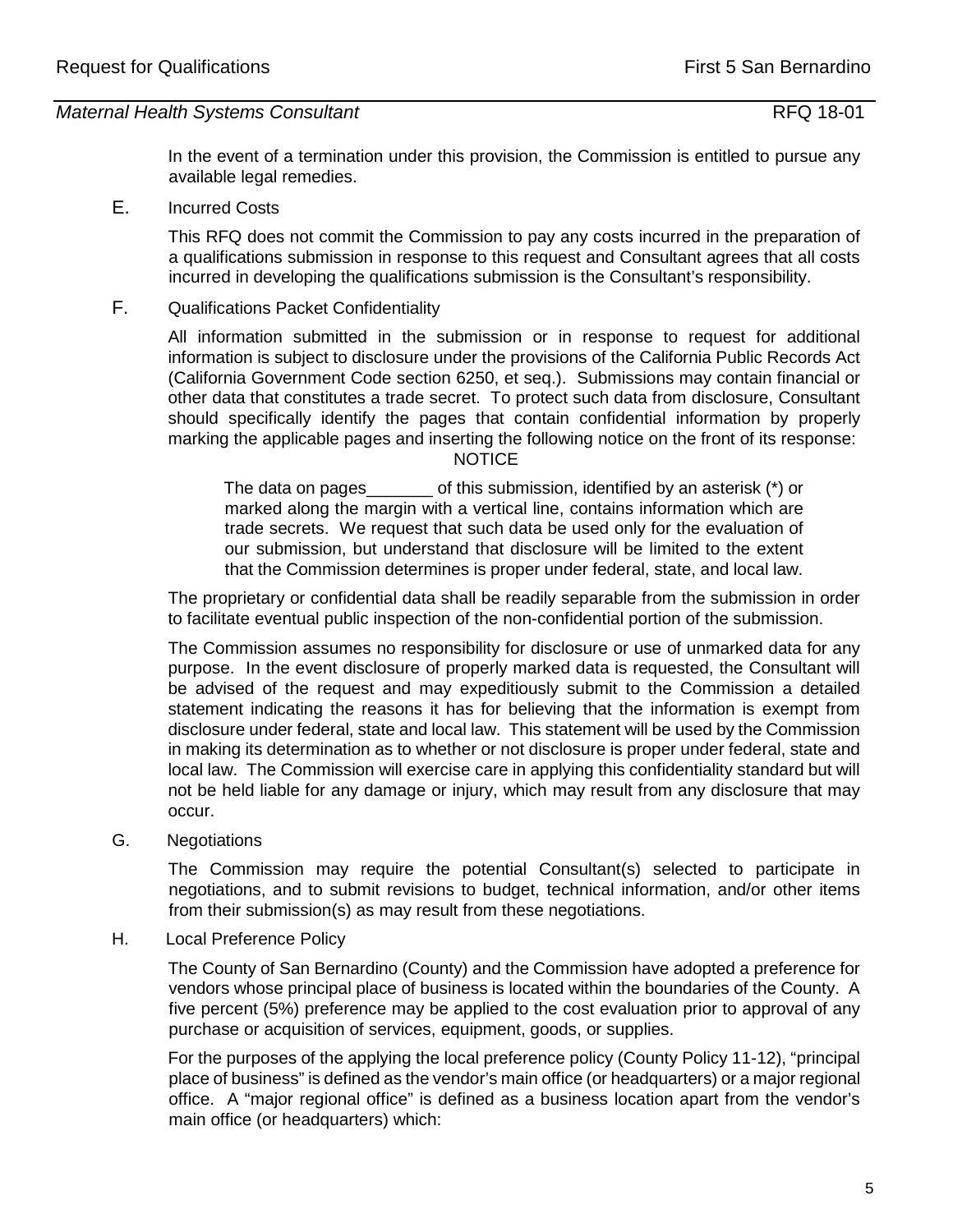- 1. Has been issued a business license, if required, and has been established and open for a minimum of six months prior to the date that the approval authority authorizes the circulation of the procurement to which the vendor responds; and
- 2. Can demonstrate ongoing business activity in the field of endeavor on which the vendor is proposing, from that office during the preceding six (6) months; and
- 3. Has a minimum of 25% of the vendor's fulltime management employees and 25% of its fulltime regular employees working from the San Bernardino County location(s).

The Commission's Local Preference Policy means, for example, if two (2) or more Vendors respond to this procurement with qualifications that are equal in quality, service, and ability to meet the Commission's needs, Commission staff must identify if any of the Vendors are local vendors. If any of the Vendors are local vendors, and their quoted price is within five percent (5%) of the cost of services, equipment, goods, and/or supplies proposed by other Vendors, unless it is determined that an exemption applies, staff may recommend the local vendor for Contract award.

# **IV. PROJECT REQUIREMENTS**

A. Scope of Services

The Consultant for the development of the Maternal Health System – San Bernardino (MHS-SB) project will be tasked with the following activities related to the development of a Strategic Plan to include recommendations for the implementation of a multifaceted systemized approach to supporting optimal maternal health and outcomes. Successful implement objectives include the following activities:

- Facilitate and complete the development of the MHS-SB Strategic Plan and Core Objectives embedded within a MHS-SB framework.
	- 1. Support and facilitate information-gathering efforts with leadership team and workgroups to ensure sufficient data is collected to inform and solicit strategies that will guide the development of the MHS-SB framework and implementation plan.
	- 2. Utilize available resources to make recommendations of linking existing Maternal Health partnerships/services and identify any gaps that should be addressed.
	- 3. Support the process of selecting and onboarding Maternal Health service providers, maternal health professionals, voice and representation from the pregnancy population, advocacy and policy partners, etc., to collaborate with F5SB and such entities as San Bernardino County Department of Public Health's Maternal Health section, local health plans, community clinics, health centers and others to achieve objectives.
- Ensure appropriate Maternal Health partner engagement, communication and documentation to successfully implement project objectives:
	- 1. Analyze, evaluate and catalog, broad landscape of existing maternal health system components across multi-sectors.
	- 2. Plan meeting agendas, convene stakeholders, develop communications tools and facilitate leadership team and workgroup meetings.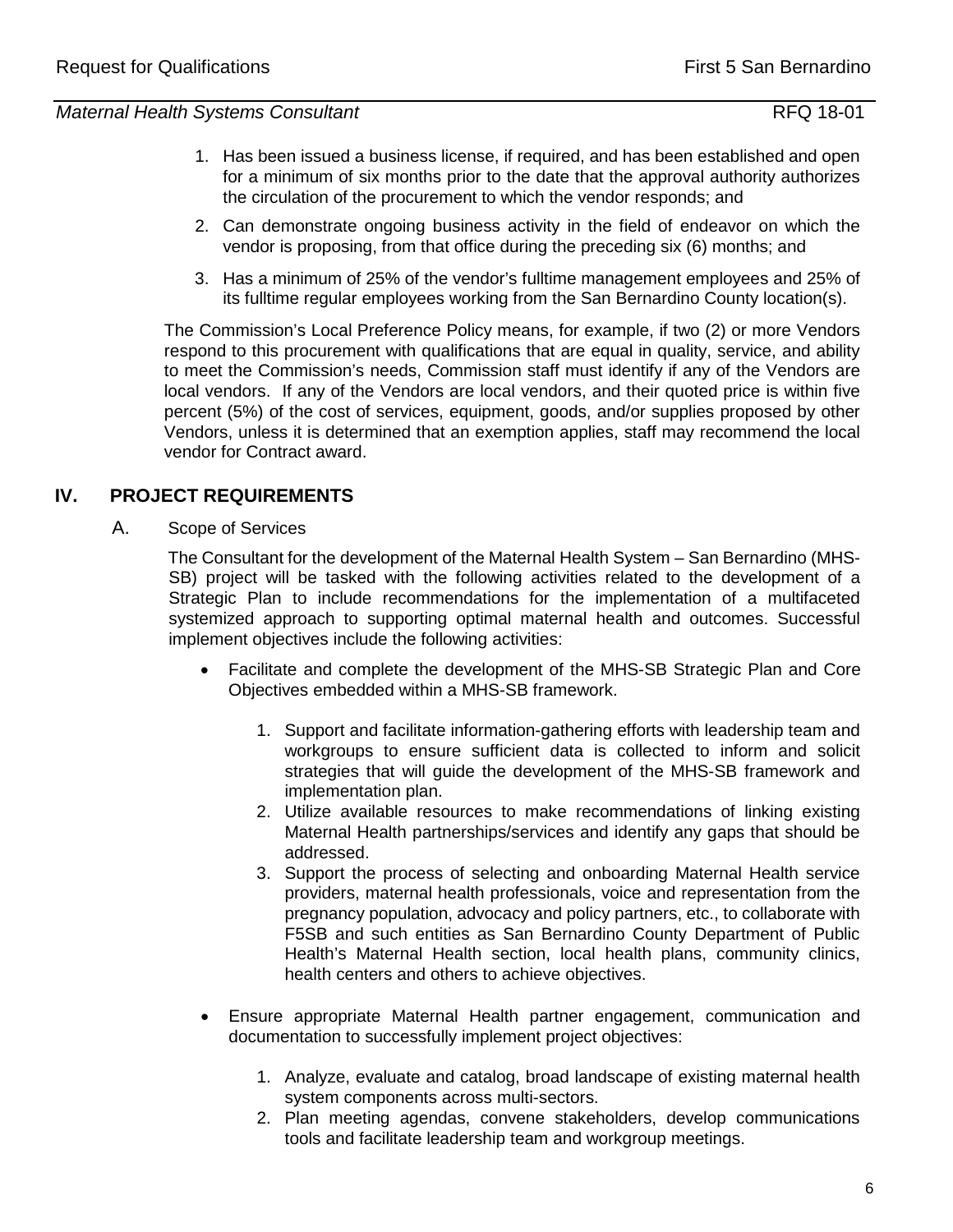- 3. Coordinate and convene partners with expertise in screening/care coordination of systems, health care delivery, education and intervention services to support the planning and implementation of the MHS-SB framework.
- 4. Maintain documents appropriate to work plan documentation including meeting summaries, outcome updates and other communication items
- 5. Maintain communication with external and internal stakeholders as needed.
- Develop and solidify MHS-SB leadership team and workgroups:
	- 1. Build on existing partnership engagement efforts; Cultivate and onboard additional cross-sector partners as needed.
	- 2. Develop necessary tools and documents to support early infrastructure development efforts, including leadership and workgroup roles and responsibilities, work plans and timelines.
	- 3. Provide the necessary tactical, facilitation, administrative and communications support to leadership team and workgroups for the development of the MHS-SB strategic plan and core implementation components.
- B. Summary of Desired Qualifications
	- Experience with and knowledge of maternal health systems of care to include components such as breastfeeding education and support, optimal nutrition, the need and benefit for early screening and intervention, proactive maternal oral health care and existing services supporting maternal health such as Title V Maternal and Child Health, Women, Infants and Children (WIC) programs, Baby-Friendly Hospitals, March of Dimes, etc.
	- Experience gathering information from cross-sector stakeholders, building consensus and identifying and achieving collaborative goals and objectives
	- Experience with successful project design and implementation
	- Experience collaborating with countywide agencies working in health, social services, intervention and/or educational systems
	- Experience working with agencies that develop programs/strategic investments to achieve a measureable impact
	- Experience incorporating best practices for the development of partnerships, work plans and timelines
	- Knowledge of and experience with the development and support of committees, advisory boards, coalitions or an equivalent entity
	- Experience in successfully collaborating with countywide leaders and stakeholders
	- Experience with the development of meeting agendas and facilitation
	- Experience utilizing efficient communication tools to facilitate workflow, reporting and timely updates
	- Experience meeting programmatic objectives on time within allocated budget
	- Adequate staffing to effectively complete activities and deliverables outlined in the RFQ
	- Experience collecting/analyzing data and making recommendations to leadership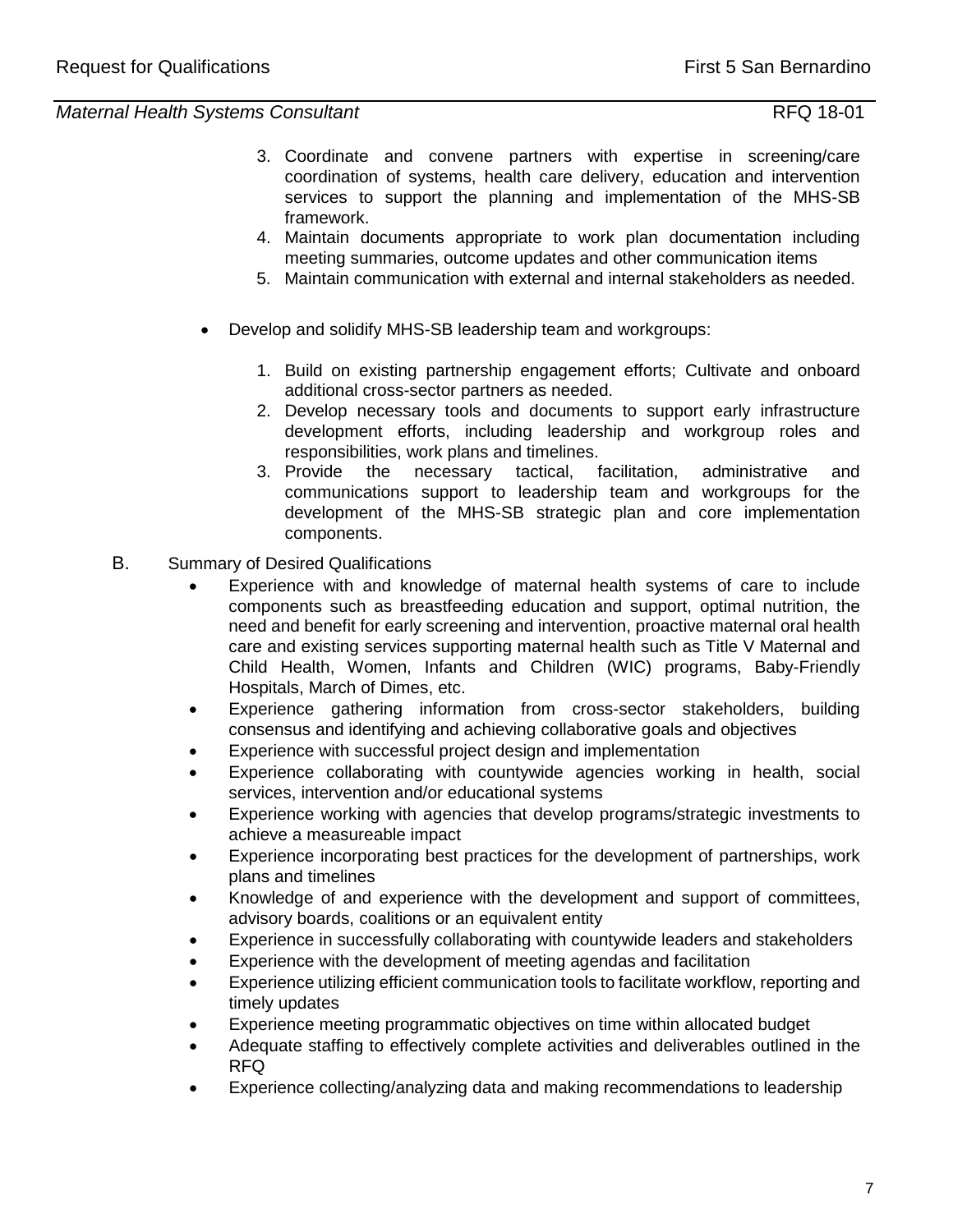# C. Work Product

All work papers prepared in connection with the contractual services will remain the property of the successful Consultant(s); however, all reports rendered to the Commission are the exclusive property of the Commission and subject to its use and control.

- D. Project Considerations
	- 1. The Consultant's personnel will possess appropriate licenses and certificates and be qualified in accordance with applicable statutes and regulations (when applicable). The Consultant(s) will obtain, maintain and comply with all necessary government authorizations, permits, and licenses required to conduct its operations. In addition, the Consultant(s) will comply with all applicable Federal, State and local laws, rules, regulations and orders in its operations including compliance with all applicable safety and health requirements as to the Contractor's employees.
	- 2. The Consultant(s) must possess and comply with other requirements outlined in this RFQ.

# E. Reference Documents

The Commission has copies of the following materials available for review:

- 1. Americans with Disabilities Act [\[http://www.ada.gov/\]](http://www.ada.gov/) California Department of Social Services Manual of Policies and Procedures Divisions 21 and 23, sections 600, 602, and 604 [\[http://www.cdss.ca.gov/ord/entres/getinfo/pdf/ops0102.pdf\]](http://www.cdss.ca.gov/ord/entres/getinfo/pdf/ops0102.pdf)
- 2. Clean Air Act (42 U.S.C. section 7606) [\[](http://www.law.cornell.edu/uscode/html/uscode42/usc_sec_42_00007606----000-.html) https://www.law.cornell.edu/uscode/text/42/760[6\]](http://www.law.cornell.edu/uscode/html/uscode42/usc_sec_42_00007606----000-.html)
- 3. Clean Water Act (33 U.S.C. section 1368) [\[](http://www.law.cornell.edu/uscode/html/uscode33/usc_sec_33_00001368----000-.html) https://www.law.cornell.edu/uscode/text/33/136[8\]](http://www.law.cornell.edu/uscode/html/uscode33/usc_sec_33_00001368----000-.html)
- 4. Environmental Tobacco Smoke (20 U.S.C. section 6081 et seq.), also known as the ProChildren Act of 1994 [\[http://www.gpo.gov/fdsys/pkg/USCODE-2011-title20/html/USCODE2011-title20](http://www.gpo.gov/fdsys/pkg/USCODE-2011-title20/html/USCODE-2011-title20-chap68-subchapX.htm) [chap68-subchapX.htm](http://www.gpo.gov/fdsys/pkg/USCODE-2011-title20/html/USCODE-2011-title20-chap68-subchapX.htm)
- 5. Executive Order 11246 [30 Fed. Reg. 12319 (Sept. 24, 1965)], as amended by Executive Orders 11375, 11625, 12138, 12432, and 12250 [\[http://www.dol.gov/ofccp/regs/statutes/eo11246.htm\]](http://www.dol.gov/ofccp/regs/statutes/eo11246.htm)
- 6. Executive Order 11738 [38 Fed. Reg. 25161 (Sept. 10, 1973] and Environmental Protection Agency regulations (40 C.F.R., part 32)] [\[http://www.epa.gov/isdc/eo11738.htm\]](http://www.epa.gov/isdc/eo11738.htm)
- 7. Executive Order 12549 [51 Fed. Reg. 6370 (Feb. 18, 19860] and Debarment, Suspension, And Other Responsibility Matters (45 C.F.R, part 76) [http://www.epa.gov/isdc/eo12549.htm]
- 8. California Government Code section 6250 et seq. [https://leginfo.legislature.ca.gov/faces/codesTOCSelected.xhtml?tocCode=GOV&to cTitle=+Government+Code+-+GO[V\]](http://www.leginfo.ca.gov/calaw.html)
- 9. California Government Code section 87100 et seq. [\[h](http://www.leginfo.ca.gov/calaw.html)ttps://leginfo.legislature.ca.gov/faces/codesTOCSelected.xhtml?tocCode=GOV&toc Title=+Government+Code+-+GO[V\]](http://www.leginfo.ca.gov/calaw.html)
- 10. Office of Management and Budget (OMB) Circulars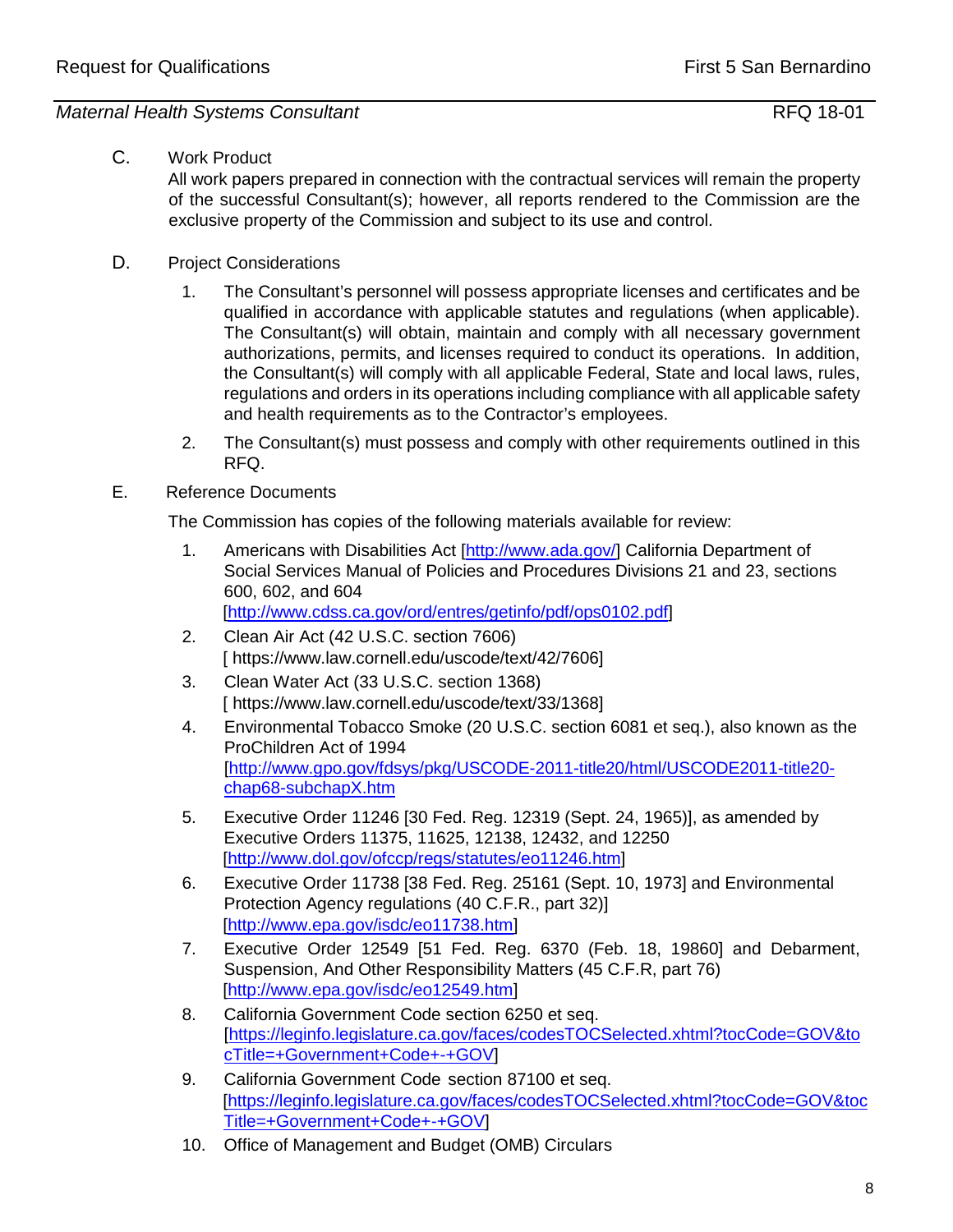[\[http://www.whitehouse.gov/omb/circulars/\]](http://www.whitehouse.gov/omb/circulars/)

- 11. California Penal Code section 11105.3 [https://leginfo.legislature.ca.gov/faces/codesTOCSelected.xhtml?tocCode=PEN&to cTitle=+Penal+Code+-+PE[N\]](http://www.leginfo.ca.gov/calaw.html)
- 12. State Energy Conservation Plan (California Code of Regulations Title 20, section 1401 et seq.) [\[http://ccr.oal.ca.gov/default.htm\]](http://ccr.oal.ca.gov/default.htm)
- 13. Title VII of the Civil Rights Act of 1964 [http://www.eeoc.gov/policy/vii.html]
- 14. California Welfare and Institutions Code section 10000 et seq. [\[h](http://www.leginfo.ca.gov/calaw.html)ttps://leginfo.legislature.ca.gov/faces/codesTOCSelected.xhtml?tocCode=WIC&tocT itle=+Welfare+and+Institutions+Code+-+WI[C\]](http://www.leginfo.ca.gov/calaw.html)
- 15. First 5 San Bernardino [\[http://www.first5sanbernardino.org\]](http://www.first5sanbernardino.org/)

# **V. CONTRACT REQUIREMENTS**

Contracts funded through this RFQ may include the terms contained below.

- A. General Responsibilities
	- 1. Contractor Capacity

In the performance of this Contract, Contractor its agents and employees shall act in an independent capacity and not as officers, employees, or agents of the Commission.

2. Contract Assignability

Without the prior written consent of the Commission, the Contract is not assignable by Contractor either in whole or in part.

3. Conflict of Interest

Contractor shall make all reasonable efforts to ensure that no conflict of interest exists between its officers, employees, subcontractors, independent contractors, consultants, professional service representatives, volunteers and the Commission. Contractor shall make a reasonable effort to prevent employees, consultants, or members of governing bodies from using their positions for purposes that are, or give the appearance of being motivated by a desire for private gain for themselves or others such as those with whom they have family, business, or other ties. In addition, Contractor's employees shall not simultaneously receive payment for work done as an independent contractor without obtaining prior approval from the Executive Director of the Commission, or authorized designee. In the event that the Commission determines that a conflict of interest situation exists, the Commission may disallow any increase in costs associated with the conflict of interest situation and such conflict may constitute grounds for termination of this contract.

4. Former Commission Administrative Officials

Contractor agrees to provide or has already provided information on former Commission administrative officials (as defined below) who are employed by or represent Contractor. The information provided includes a list of former Commission administrative officials who terminated Commission employment within the last five years and who are now officers, principals, partners, associates or members of the business. The information also includes the employment with or representation of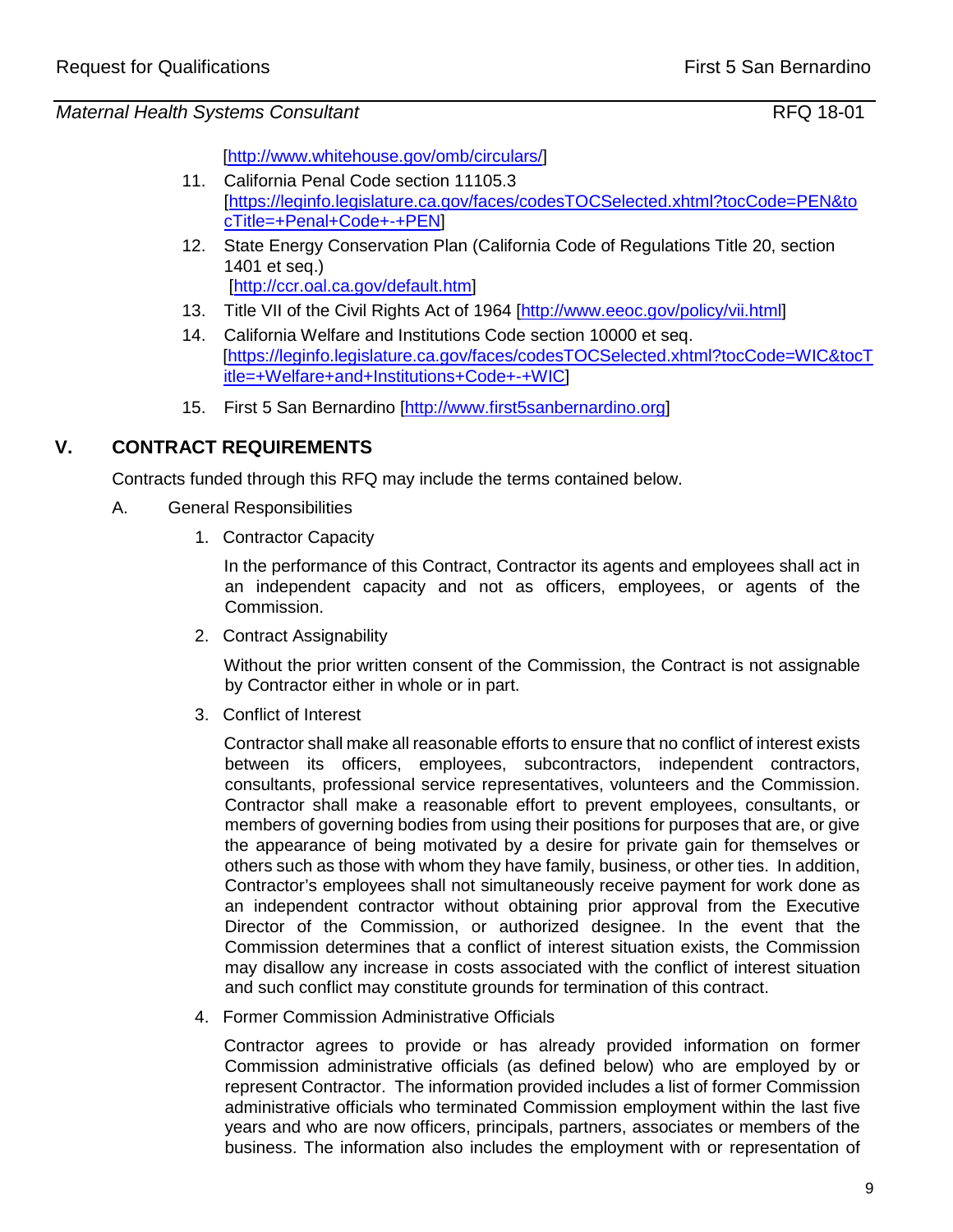Contractor. For purposes of this provision, "Commission Administrative Official" is defined as a member of the Commission or such Administrative Staff.

If during the course of the administration of this Contract, the Commission determines that the Contractor has made a material misstatement or misrepresentation or that materially inaccurate information has been provided to the Commission, this Contract may be immediately terminated. If this Contract is terminated according to this provision, the Commission is entitled to pursue any available legal remedies.

# 5. Subcontracting

Contractor agrees not to enter into any subcontracting agreements for work contemplated under the contract without first obtaining written approval from the Commission. Any subcontractor shall be subject to the same provisions as the Contractor. Contractor shall be ultimately responsible for the performance of any subcontractor.

6. Change of Address

Contractor shall notify the Commission in writing of any change in mailing and/or service address. Notification shall occur in advance of the address change. At a minimum, notification must occur within five days of the address change. Change of address shall not interrupt service deliverables outlined in the Scope of Services.

7. Staffing and Notification

Contractor shall notify Commission of any continuing vacancies and any positions that become vacant during the term of this Contract that may result in reduction of services to be provided under this Contract. Upon notices of vacancies, the Contractor shall apprise Commission of the steps being taken to provide the services without interruption and to fill the position as expeditiously as possible. Vacancies and associated problems shall be reported to the Commission on each periodically required report for the duration of said vacancies and/or problems.

In the event of a problem or potential problem that will severely impact the quality or quantity of service delivery, or the level of performance under this contract, Contractor will notify the Commission within one working day, in writing and by telephone.

8. Contractor Primary Contact

The Contractor will designate one individual to serve as the primary contact and one to serve as the alternate contact, if primary contact is unavailable, on behalf of the Contractor and will notify the Commission of these designees within fifteen (15) days after contract approval. The primary contact shall have the authority to identify, on behalf of the Contractor, other parties able to give or receive information on behalf of this contract.

Contractor shall notify the Commission when the primary contact will be unavailable or out of the office for two weeks or more or if there is any change in either the primary or alternate contact.

9. Responsiveness

Contractor or a designee must respond to Commission inquiries within five business days.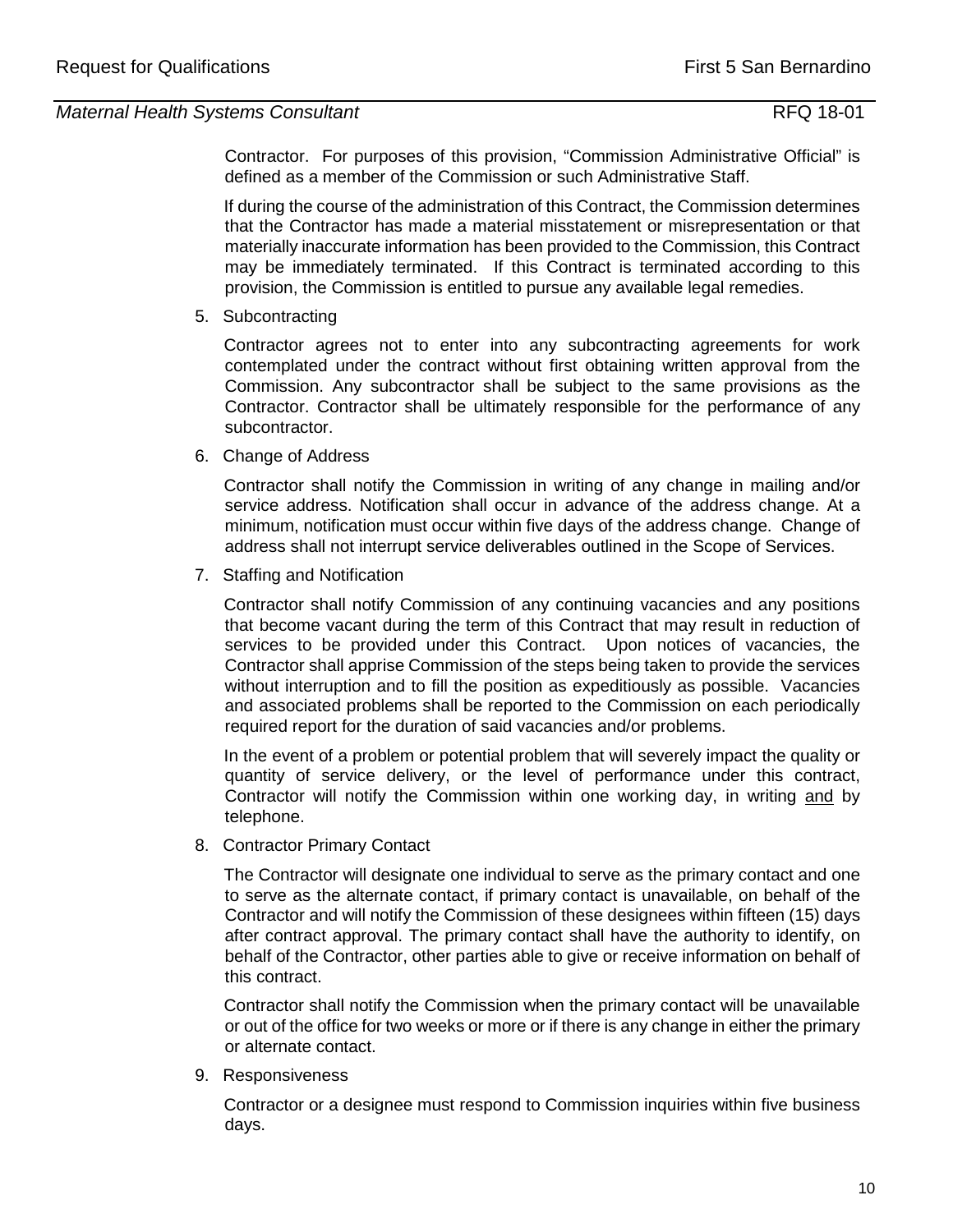# 10. Confidentiality

Contractor shall require its officers, agents, employees, volunteers and any subcontractor to sign a statement of understanding and comply with the provisions of federal, state and local statutes to assure that:

- All applications and records concerning any individual made or kept by any public officer or agency or contractor in connection with the administration of any services for which funds are received by the Contractor under this contract, will be confidential and will not be open to examination for any purpose not directly connected with the administration, performance, compliance, monitoring or auditing of such services;
- No person will publish, disclose, or permit to be published or disclosed or used, any confidential information pertaining to any applicant or participant of services under this contract;
- Contractor agrees to inform all subcontractors, consultants, employees, agents, and partners of the above provisions; and,
- Contractor shall comply with all applicable provisions of the Health Insurance Portability and Accountability Act of 1996 (HIPAA).
- 11. Indemnification and Insurance Requirements

Contractor agrees to and shall comply with the following indemnification and insurance requirements:

- a. Indemnification The Contractor agrees to indemnify, defend (with counsel reasonably approved by the Commission) and hold harmless the Commission and its authorized officers, employees, agents and volunteers from any and all claims, actions, losses, damages, and/or liability arising out of this contract from any cause whatsoever, including the acts, errors or omissions of any person and for any costs or expenses incurred by the Commission on account of any claim except where such indemnification is prohibited by law. This indemnification provision shall apply regardless of the existence or degree of fault of indemnitees. The Contractor's indemnification obligation applies to the Commission's "active" as well as "passive" negligence but does not apply to the Commission's "sole negligence" or "willful misconduct" within the meaning of Civil Code Section 2782.
- b. Additional Insured All policies, except for the Workers' Compensation, Errors and Omissions and Professional Liability policies, shall contain endorsements naming the Commission and its officers, employees, agents and volunteers as additional insureds with respect to liabilities arising out of the performance of services hereunder. The additional insured endorsements shall not limit the scope of coverage for the Commission to vicarious liability but shall allow coverage for the Commission to the full extent provided by the policy. Such additional insured coverage shall be at least as broad as Additional Insured (Form B) endorsement form ISO, CG 2010.11 85.
- c. Waiver of Subrogation Rights The Contractor shall require the carriers of required coverages to waive all rights of subrogation against the Commission, its officers, employees, agents, volunteers, contractors and subcontractors. All general or auto liability insurance coverage provided shall not prohibit the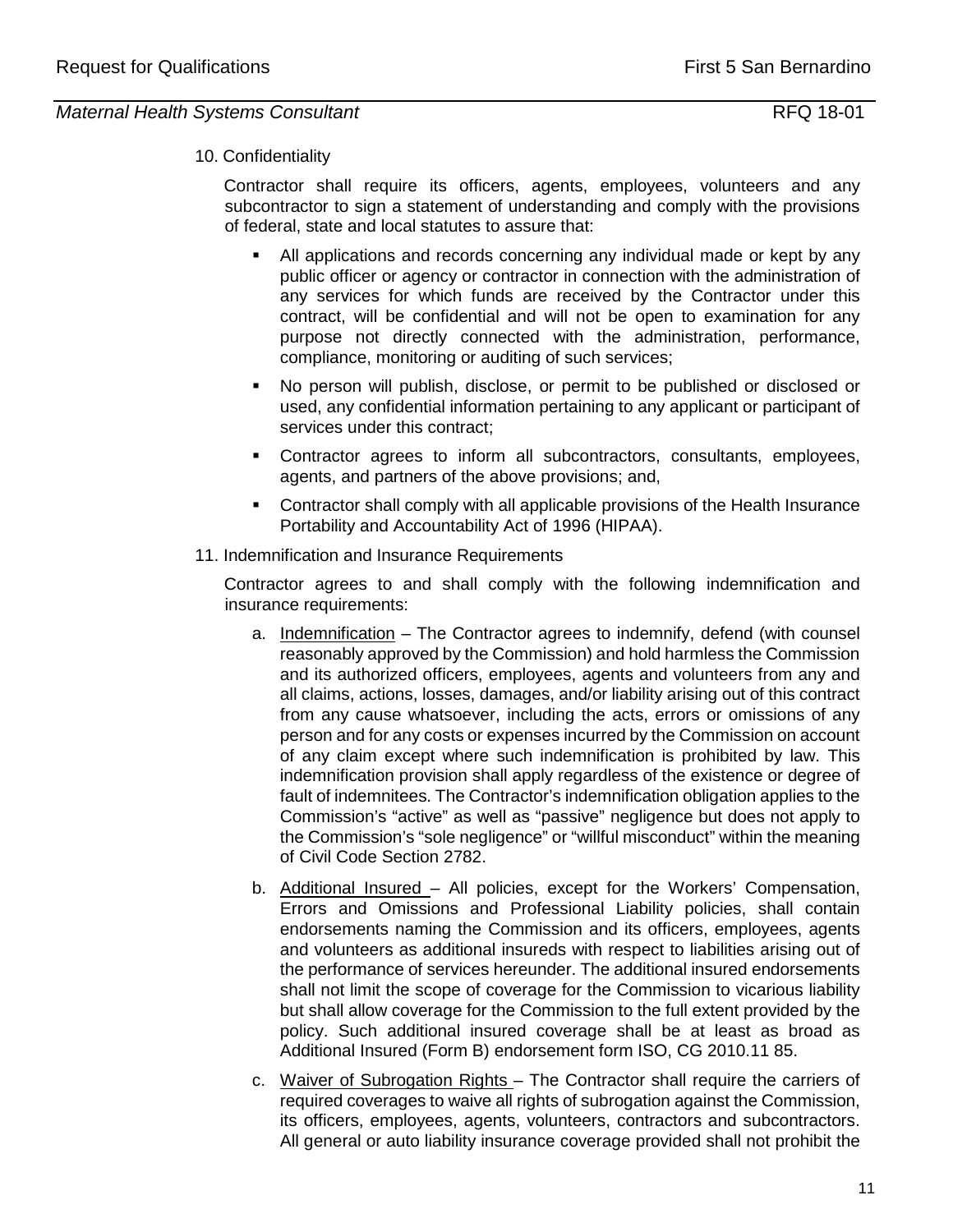Contractor and Contractor's employees or agents from waiving the right of subrogation prior to a loss or claim. The Contractor hereby waives all rights of subrogation against the Commission.

- d. Policies Primary and Non-Contributory All policies required herein are to be primary and non-contributory with any insurance or self-insurance programs carried or administered by the Commission.
- e. Severability of Interests The Contractor agrees to ensure that coverage provided to meet these requirements is applicable separately to each insured and there will be no cross liability exclusions that preclude coverage for suits between the Contractor and the Commission or between the Commission and any other insured or additional insured under the policy.
- f. Proof of Coverage The Contractor shall furnish Certificates of Insurance to the Commission Department administering the contract evidencing the insurance coverage, including endorsements, as required, prior to the commencement of performance of services hereunder, which certificates shall provide that such insurance shall not be terminated or expire without thirty (30) days written notice to the Department, and Contractor shall maintain such insurance from the time Contractor commences performance of services hereunder until the completion of such services. Within fifteen (15) days of the commencement of this contract, the Contractor shall furnish a copy of the Declaration page for all applicable policies and will provide complete certified copies of the policies and endorsements immediately upon request.
- g. Acceptability of Insurance Carrier Unless otherwise approved by Risk Management, insurance shall be written by insurers authorized to do business in the State of California and with a minimum "Best" Insurance Guide rating of "A- VII".
- h. Deductibles and Self-Insured Retention Any and all deductibles or selfinsured retentions in excess of \$10,000 shall be declared to and approved by Risk Management.
- i. Failure to Procure Coverage In the event that any policy of insurance required under this contract does not comply with the requirements, is not procured, or is canceled and not replaced, the Commission has the right but not the obligation or duty to cancel the contract or obtain insurance if it deems necessary and any premiums paid by the Commission will be promptly reimbursed by the Contractor or Commission payments to the Contractor will be reduced to pay for Commission purchased insurance.
- j. Insurance Review Insurance requirements are subject to periodic review by the Commission. The Director of Risk Management or designee is authorized, but not required, to reduce, waive or suspend any insurance requirements whenever Risk Management determines that any of the required insurance is not available, is unreasonably priced, or is not needed to protect the interests of the Commission. In addition, if the Department of Risk Management determines that heretofore unreasonably priced or unavailable types of insurance coverage or coverage limits become reasonably priced or available, the Director of Risk Management or designee is authorized, but not required, to change the above insurance requirements to require additional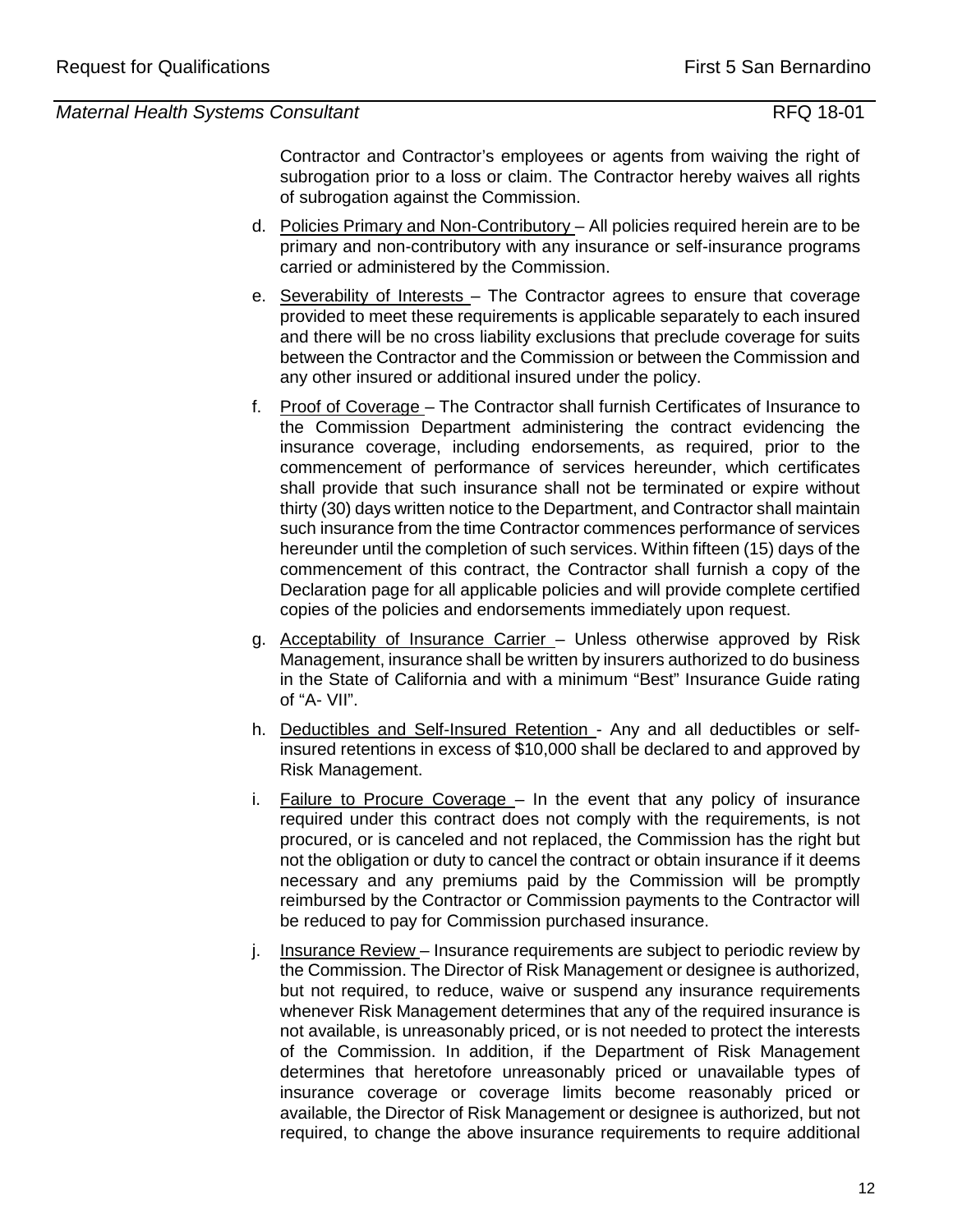types of insurance coverage or higher coverage limits, provided that any such change is reasonable in light of past claims against the Commission, inflation, or any other item reasonably related to the Commission's risk.

Any change requiring additional types of insurance coverage or higher coverage limits must be made by amendment to this contract. Contractor agrees to execute any such amendment within thirty (30) days of receipt.

Any failure, actual or alleged, on the part of the Commission to monitor or enforce compliance with any of the insurance and indemnification requirements will not be deemed as a waiver of any rights on the part of the Commission.

k. The Contractor agrees to provide insurance set forth in accordance with the requirements herein. If the Contractor uses existing coverage to comply with these requirements and that coverage does not meet the specified requirements, the Contractor agrees to amend, supplement or endorse the existing coverage to do so. The type(s) of insurance required is determined by the scope of the contract services.

Without in anyway affecting the indemnity herein provided and in addition thereto, the Contractor shall secure and maintain throughout the contract term the following types of insurance with limits as shown:

- 1. Workers' Compensation/Employers Liability A program of Workers' Compensation insurance or a state-approved, self-insurance program in an amount and form to meet all applicable requirements of the Labor Code of the State of California, including Employer's Liability with \$250,000 limits covering all persons including volunteers providing services on behalf of the Contractor and all risks to such persons under this contract.
- 2. If Contractor has no employees, it may certify or warrant to the Commission that it does not currently have any employees or individuals who are defined as "employees" under the Labor Code and the requirement for Workers' Compensation coverage will be waived by the Commission's Director of Risk Management.
- 3. With respect to Contractors that are non-profit corporations organized under California or Federal law, volunteers for such entities are required to be covered by Workers' Compensation insurance.
- 4. Commercial/General Liability Insurance The Contractor shall carry General Liability Insurance covering all operations performed by or on behalf of the Contractor providing coverage for bodily injury and property damage with a combined single limit of not less than one million dollars (\$1,000,000), per occurrence. The policy coverage shall include:
	- (1) Premises operations and mobile equipment.
	- (2) Products and completed operations.
	- (3) Broad form property damage (including completed operations).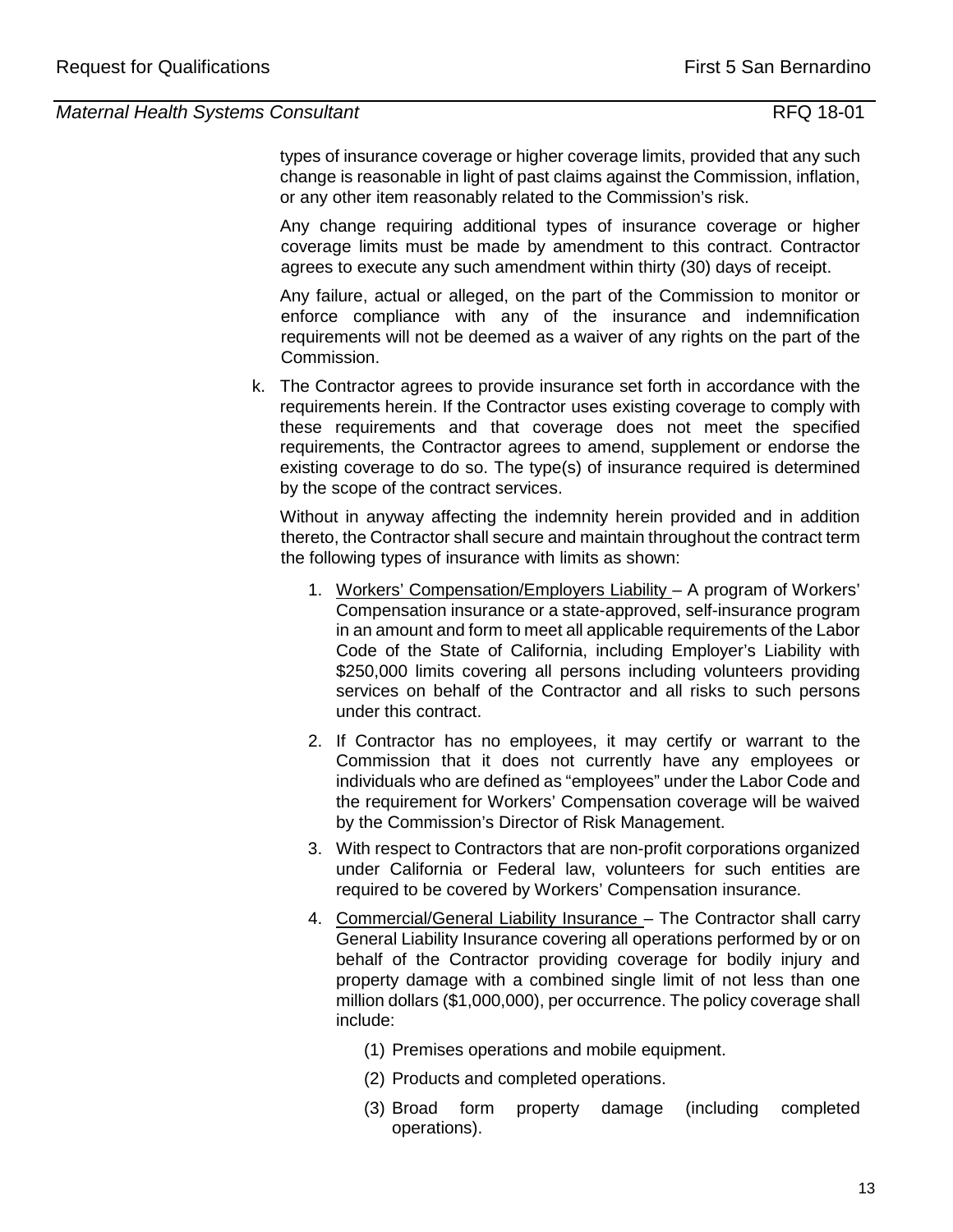- (4) Explosion, collapse and underground hazards.
- (5) Personal injury
- (6) Contractual liability.
- (7) \$2,000,000 general aggregate limit.
- 5. Automobile Liability Insurance Primary insurance coverage shall be written on ISO Business Auto coverage form for all owned, hired and non-owned automobiles or symbol 1 (any auto). The policy shall have a combined single limit of not less than one million dollars (\$1,000,000) for bodily injury and property damage, per occurrence.

If the Contractor is transporting one or more non-employee passengers in performance of contract services, the automobile liability policy shall have a combined single limit of two million dollars (\$2,000,000) for bodily injury and property damage per occurrence.

- 6. If the Contractor owns no autos, a non-owned auto endorsement to the General Liability policy described above is acceptable.
- 7. Umbrella Liability Insurance An umbrella (over primary) or excess policy may be used to comply with limits or other primary coverage requirements. When used, the umbrella policy shall apply to bodily injury/property damage, personal injury/advertising injury and shall include a "dropdown" provision providing primary coverage for any liability not covered by the primary policy. The coverage shall also apply to automobile liability.
- 8. Professional Liability Professional Liability Insurance with limits of not less than one million (\$1,000,000) per claim or occurrence and two million (\$2,000,000) aggregate limits

or Errors and Omissions Liability Insurance with limits of not less than one million (\$1,000,000) and two million (\$2,000,000) aggregate limits

or Directors and Officers Insurance coverage with limits of not less than one million (\$1,000,000) shall be required for Contracts with charter labor committees or other not-for-profit organizations advising or acting on behalf of the County.

If insurance coverage is provided on a "claims made" policy, the "retroactive date" shall be shown and must be before the date of the start of the contract work. The claims made insurance shall be maintained or "tail" coverage provided for a minimum of five (5) years after contract completion.

12. Licenses and Permits

Contractor shall comply with all applicable laws, statutes, ordinances, administrative orders, rules or regulations relating to its duties, obligations and performance under the terms of the Contract and shall procure all necessary licenses and permits required by the laws of the United States, State of California, San Bernardino County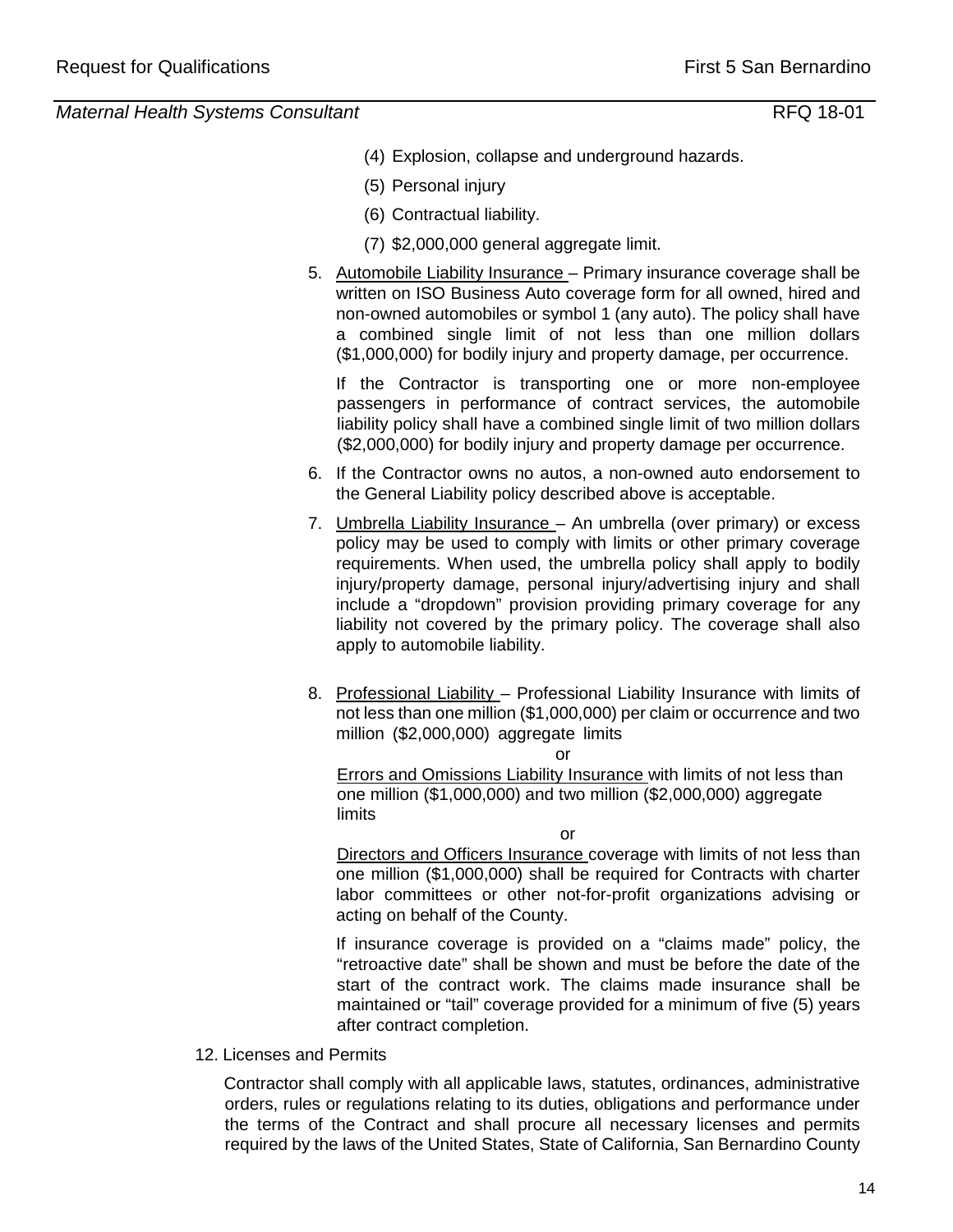and all other appropriate governmental agencies, and agrees to pay all fees and other charges required thereby. Contractor shall maintain all required licenses during the term of this Contract. Contractor will notify the Commission immediately of loss or suspension of any such licenses and permits. Failure to comply with the provisions of this section may result in immediate termination of this Contract.

13. Contract Compliance/Equal Employment Opportunity

 Contractor agrees to comply with the provisions of all applicable Federal, State, and County Laws, regulations and policies relating to equal employment, including laws and regulations hereafter enacted. Contractor shall not unlawfully discriminate against any employee, applicant for employment, or service Participant(s) on the basis of race, national origin or ancestry, religion, sex, marital status, age, political affiliation, sexual orientation, or disability. Information on the above rules and regulations may be obtained from the Commission.

## 14. Attorney's Fees

 Contractor understands and agrees that any and all legal fees or costs associated with lawsuits concerning this Contract against the Commission shall be the Contractor's sole expense and shall not be charged as a cost under this Contract. In the event of any Contract dispute hereunder, each Party to this Contract shall bear its own attorney's fees and costs regardless of who prevails in the outcome of the dispute.

15. Ownership Rights

 The Commission shall have a royalty-free, non-exclusive and irrevocable license to publish, disclose, copy, translate, and otherwise use, copyright or patent, now and hereafter, all reports, studies, information, data, statistics, forms, designs, plans, procedures, systems, and any other materials or properties developed under this contract including those covered by copyright, and reserves the right to authorize others to use or reproduce such material*.* 

16. Attribution

 Contractor shall properly acknowledge the Commission per the requirements stated in the First 5 San Bernardino Attribution Standards.

17. Pro-Children Act of 1994

Contractor will comply with Environmental Tobacco Smoke, also known as the ProChildren Act of 1994 (20 U.S.C. 6081 et seq.).

18. Environmental Requirements

In accordance with County Policy 11-08, the County prefers to acquire and use products with higher levels of post-consumer recycled content. Environmentally preferable goods and materials must perform satisfactorily and be available at a reasonable price. The County requires Contractor to use recycled paper for any printed or photocopied material created as a result of this Contract. Contractor is also required to use both sides of paper sheets for reports submitted to the County whenever practicable.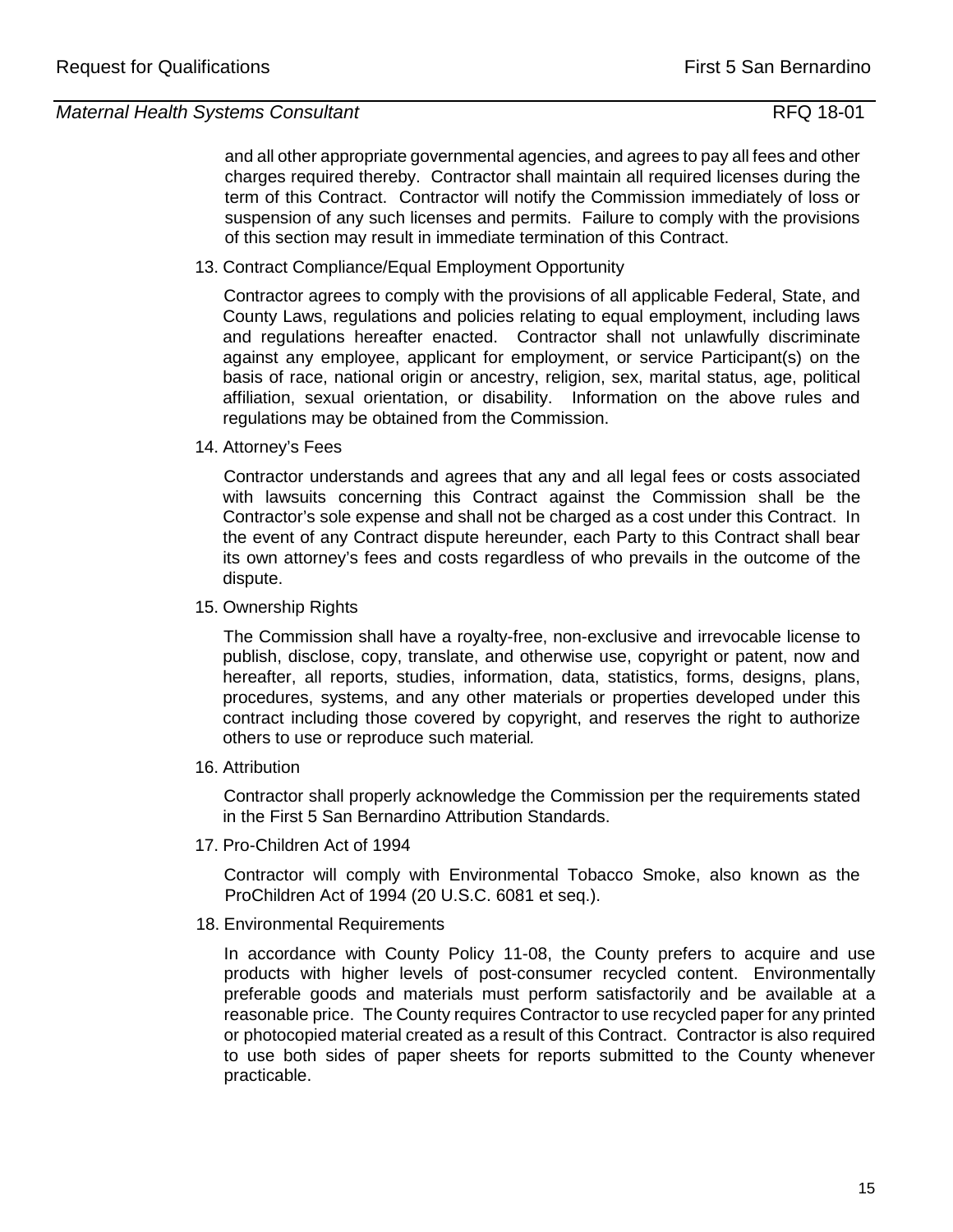To assist the county in meeting the reporting requirements of the California Integrated Waste Management Act of 1989 (AB 939), Contractor must be able to annually report the County's environmentally preferable purchases. Contractor must also be able to report on environmentally preferable goods and materials used in the provision of their service to the County, utilizing a County approved form.

19. Air, Water Pollution Control, Safety and Health

Contractor shall comply with all air pollution control, water pollution, safety and health ordinances and statutes, which apply to the work performed pursuant to this Contract.

20. Debarment, Suspension, and Other Responsibility Matters

 As required by Executive Order 12549 [51 Fed. Reg. 6370 (Feb. 18, 1986)] and Debarment and Suspension, And Other Responsibility Matters (45 C.F.R., section 76):

- a. The Contractor certifies that it and any potential subcontractors:
	- 1) Are not presently debarred, suspended, proposed for debarment, declared ineligible, or voluntarily excluded from covered transactions (as defined at 45 C.F.R. section 76.200) by any federal department or agency;
	- 2) Have not within a three-year period preceding this application been convicted of or had a civil judgment rendered against them for commission of fraud or a criminal offense in connection with obtaining, attempting to obtain, or performing a public (federal, state, or local) transaction or contract under a public transaction, violation of federal or state antitrust statutes or commission of embezzlement, theft, forgery, bribery, falsification or destruction of records, making false statements, or receiving stolen property;
	- 3) Are not presently indicted for or otherwise criminally or civilly charged by a governmental entity (federal, state, or local) with commission of any of the offenses enumerated in paragraph (a) (2) of this certification; and
	- 4) Have not within a three-year period preceding this application had one or more public transactions (federal, state, or local) terminated for cause or default; and
	- 5) Where the Contractor is unable to certify as true any of the statements in this certification, he or she shall include an explanation in the proposal.
- 21. Recycled Paper Products

The Commission has adopted a recycled product purchasing standards policy (11- 10), which requires contractors to use recycled paper for proposals and for any printed or photocopied material created as a result of a contract with the Commission. The policy also requires Contractors to use both sides of the paper sheets for reports submitted to the Commission whenever practicable.

- B. Fiscal Provisions
	- 1. Payment Provisions

The Commission will disburse funds on a fee for service/reimbursement payment process based on the contract budget amount for the applicable fiscal year.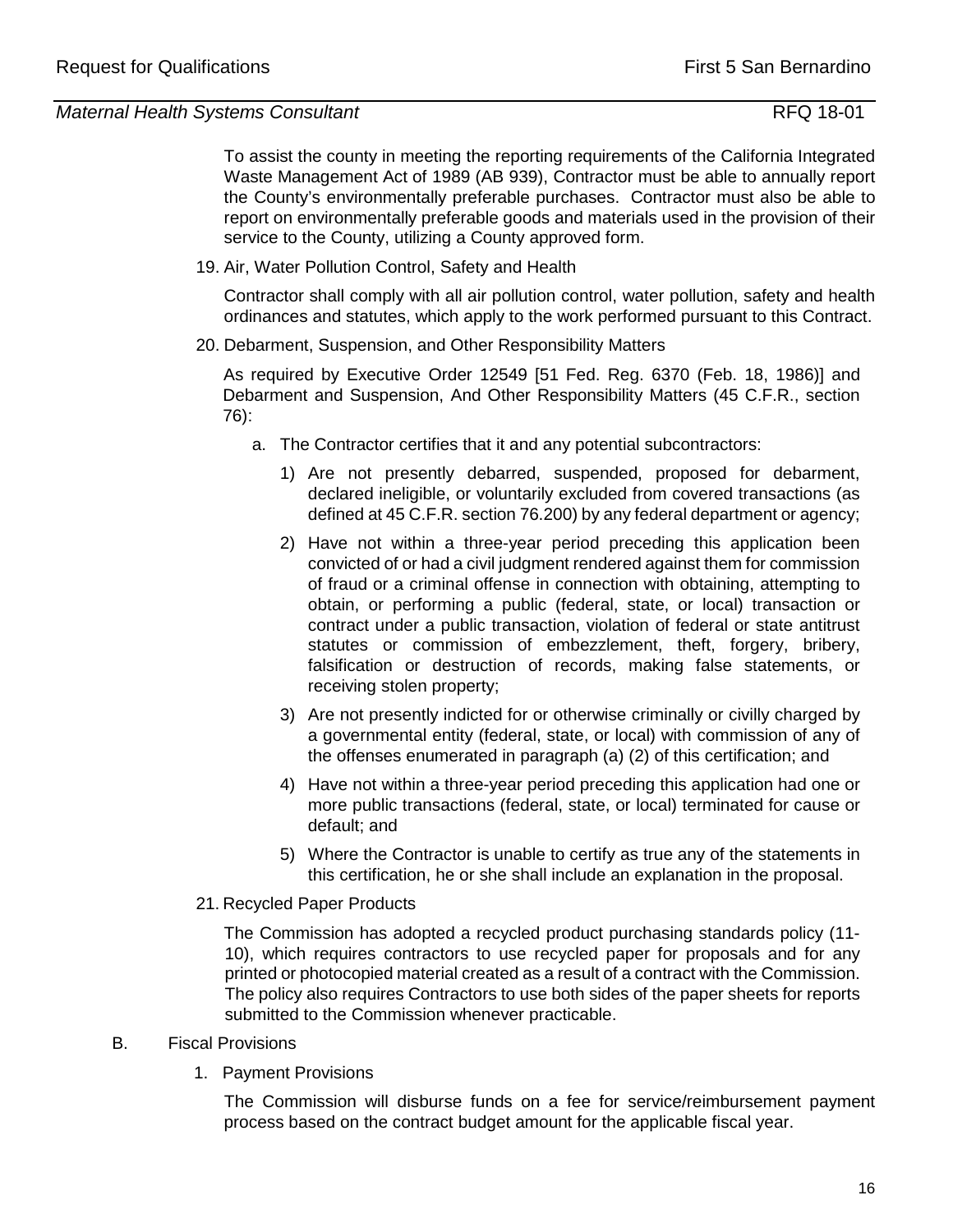Reimbursements under this Contract will be limited to the obligations and expenditures specified in the Project Budget, included in Attachment B.

Reimbursement will be limited to items as included in the Budget or as an approved modification and will not be provided for any charge resulting from an error, oversight or omission by Contractor.

Contractor will provide invoices monthly to the Commission within fifteen (15) working days of the month following services performed. The Commission reserves the right to disallow expenditures if the corresponding invoice is not provided to the Commission within sixty (60) days following the month in which services were performed.

2. EFT Payments

Contractor shall accept all payments from the Commission via electronic funds transfers (EFT) directly deposited into the Contractor's designated checking or other bank account. Contractor shall promptly comply with directions and accurately complete forms provided by the Commission required to process EFT payments.

3. Allowable Costs

Funds provided pursuant to this Contract shall be expended by Contractor in accordance with the Attachment B – Program Budget.

Such specified expenditures will be further limited to those that are considered both reasonable and necessary as determined by the Commission. Contractor agrees Commission may recover any payments for services or goods, including rental of facilities, which were not reasonable and necessary or which exceeded the fair market value. The recovery shall be limited to payments over and above reasonable or fair market amounts and any costs of recovery.

The reasonable and allowable reimbursement rate for use of motor vehicles, travel expenses and food is based on the current IRS allowable rate.

Costs must be incurred only during the Contract term, except when specifically approved by the Commission. Contractor shall not use current year funds to pay prior or future year obligations. Contractor will not be reimbursed for expenditures incurred after the expiration or termination of this Contract.

Contractor shall obtain Commission approval for all overnight travel and out of State travel as it relates to services provided in this Contract. Reimbursement as it relates to pre-approved travel will be based on the Federal allowable rate. Request must be submitted in writing thirty (30) days in advance of travel date and travel must be approved in advance by the Program Manager.

Contractor shall adhere to the County's Travel Management Policy (8-02) when travel is pursuant to this contract and for which reimbursement is sought from the Commission. In addition, Contractor shall, to the fullest extent practicable, utilize local transportation services, including but not limited to Ontario Airport, for all such travel.

4. Supplanting of Funds

In accordance with the Commission's Supplantation Policy, Contractor shall not supplant any Federal, State or County funds intended for the purposes of this contract with any funds made available under this contract. Contractor shall not claim reimbursement from Commission for, or apply sums received from Commission with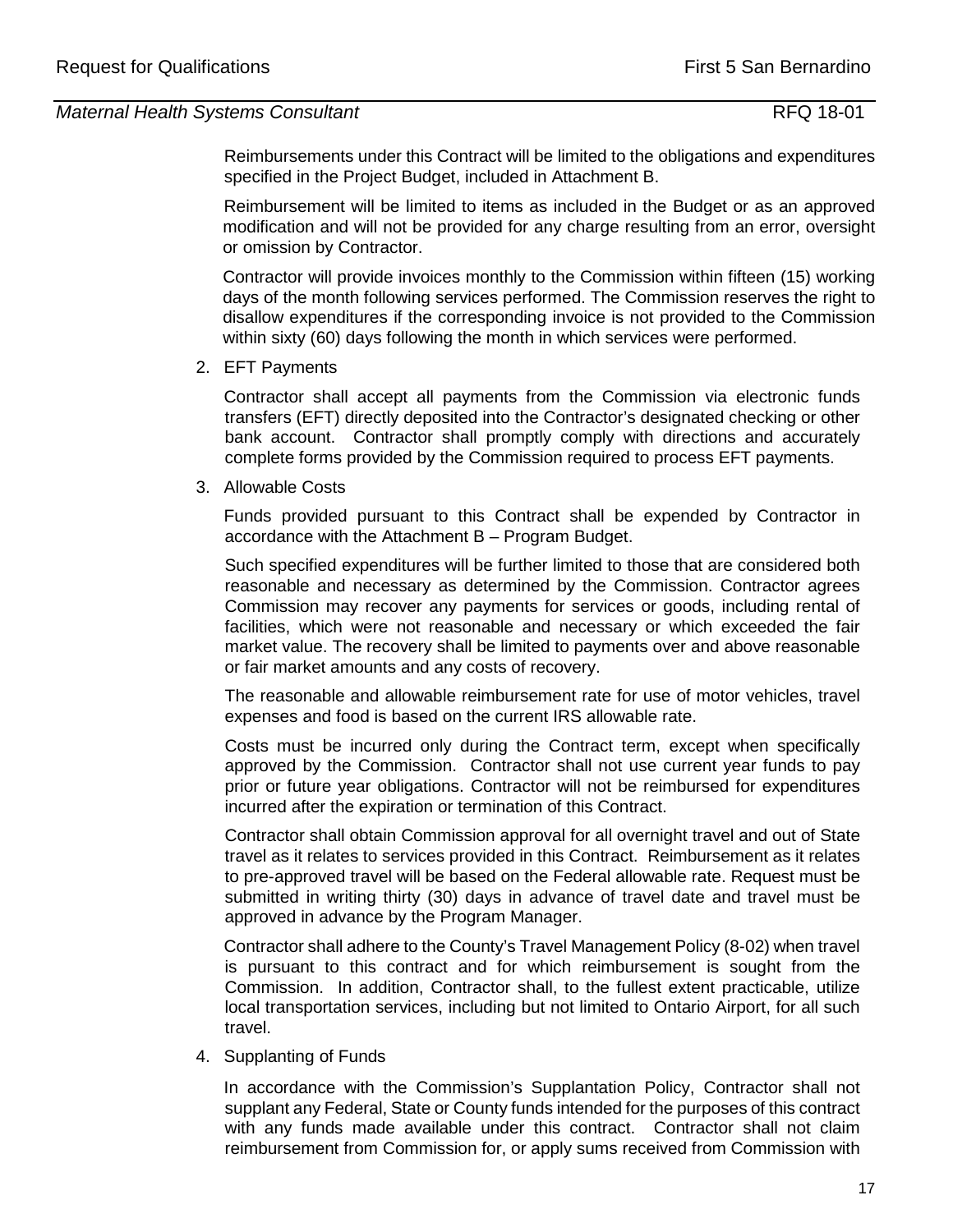respect to that portion of its obligations, which have been paid by another source of revenue. Contractor agrees that it will not use funds received pursuant to this contract, either directly or indirectly, as a contribution or compensation for purposes of obtaining State funds under any State program or County funds under any County programs without prior written approval of the Commission.

5. Payment of Taxes

Commission is not liable for the payments of any taxes, other than applicable sales or use tax, resulting from this Contract however designated, levied or imposed, unless Commission would otherwise be liable for the payment of such taxes in the course of its normal business operations.

6. Availability of Records

All records pertaining to service delivery and all fiscal, statistical and management books and records shall be available for examination and audit by the Commission, and State representatives for a period of five years after final payment under the Contract or until all pending Commission and State audits are completed, whichever is later.

7. Assistance by Contractor

 Contractor shall provide all reasonable facilities and assistance for the safety and convenience of Commission's representatives in the performance of their duties. All inspections and evaluations shall be performed in such a manner as will not unduly delay the work of the Contractor.

- C. Correction of Performance Deficiencies and Termination
	- 1. Failure by Contractor to comply with any of the provisions, covenants, requirements, or conditions of this contract shall be a material breach of this contract. In such event the Commission, in addition to any other remedies available at law, in equity, or otherwise specified in this contract, may:
		- Afford Contractor a time period within which to cure the breach, which period shall be established at the sole discretion of the Executive Director; and/or
		- **Request Contractor provide and implement an action plan to correct breach** within a reasonable timeframe; and/or
		- **•** Discontinue reimbursement to the contractor for and during the period in which the Contractor is in breach, which reimbursement shall not be entitled to later recovery; and/or;
		- Withhold funds pending duration of the breach; and/or
		- Offset against any monies billed by the Contractor but yet unpaid by the Commission those monies disallowed pursuant to bullet 3 of this paragraph; and/or
		- Immediately terminate this contract with just cause and be relieved of the payment of any consideration to the Contractor should the Contractor fail to perform the covenants herein contained at the time and in the manner herein provided. In the event of such termination, the Commission may proceed with the work in any manner deemed proper by the Commission. The cost to the Commission shall be deducted from any sum due to the contractor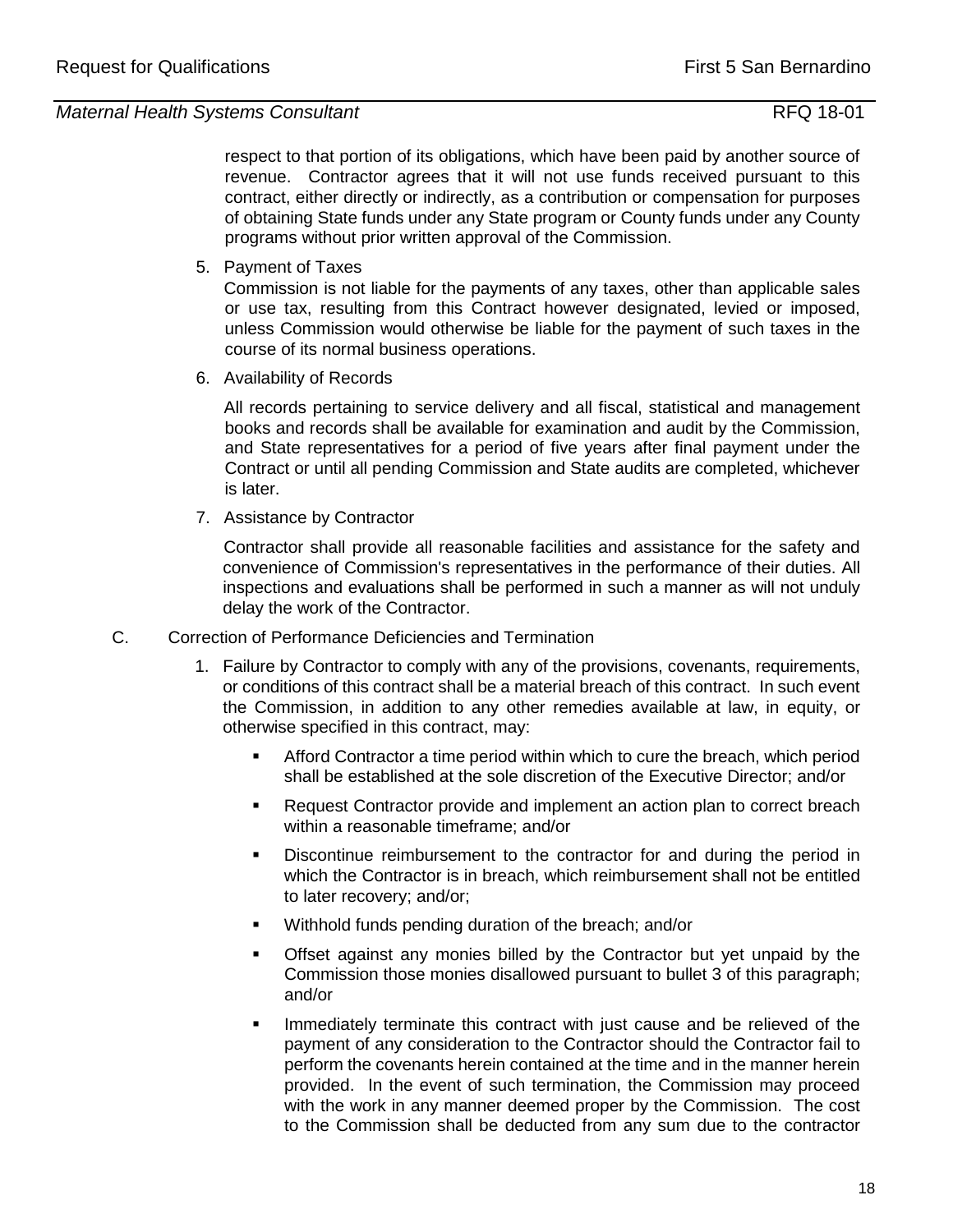under this Contract and the balance, if any, shall be paid by the Contractor upon demand.

- 2. The Executive Director, on behalf of the Commission, shall give Contractor notice of any action pursuant to this paragraph, which notice shall be effective when given.
- 3. The Executive Director is authorized to exercise Commission's rights with respect to initiating any remedies or termination of this contract in his/her sole discretion and to give notice as set forth below in this Contract.

## **VI. NONDISCRIMINATION**

A. General

Contractor agrees to serve all clients without regard to race, color, gender, gender identity, religion, marital status, national origin, age, sexual orientation, or mental or physical handicap or disability pursuant to the Civil Rights Act of 1964, as amended (42 U.S.C., Section 2000d), Executive Order No. 11246, September 24, 1965, as amended, Title IX of the Education Amendments of 1972, and Age Discrimination Act of 1975.

Contractor shall not engage in any unlawful discriminatory practices in providing services, employment of personnel, or in any other respect on the basis of race, color, gender, gender identity, religion, marital status, national origin, age, sexual orientation, or mental or physical handicap or disability.

B. Americans with Disabilities Act/Individuals with Disabilities

Contractor agrees to comply with the Americans with Disabilities Act of 1990 (42 U.S.C. 12101 et seq.) which prohibits discrimination on the basis of disability, as well as all applicable Federal and State laws and regulations, guidelines and interpretations issued pursuant thereto. Contractor shall report to the applicable Commission Staff if its offices/facilities have accommodations for people with physical disabilities, including offices, exam rooms, and equipment.

C. Employment and Civil Rights

Contractor agrees to and shall comply with the County's Equal Employment Opportunity Program and Civil Rights Compliance requirements:

1. Equal Employment Opportunity Program

Contractor agrees to comply with the provisions of the Equal Employment Opportunity Program of the County of San Bernardino and rules and regulations adopted pursuant thereto: Executive Orders 11246, 11375, 11625, 12138, 12432, 12250, and 13672; Title VII of the Civil Rights Act of 1964 (and Division 21 of the California Department of Social Services Manual of Policies and Procedures and California Welfare and Institutions Code, Section 10000); the California Fair Employment and Housing Act; and other applicable Federal, State, and County laws, regulations and policies relating to equal employment or social services to welfare recipients, including laws and regulations hereafter enacted.

2. Civil Rights Compliance

Contractor shall develop and maintain internal policies and procedures to assure compliance with each factor outlined by State regulation. Consistent with the requirements of applicable Federal or State law, the Contractor shall not engage in any unlawful discriminatory practices in the admission of beneficiaries, assignments of accommodations, treatment, evaluation, employment of personnel or in any other respect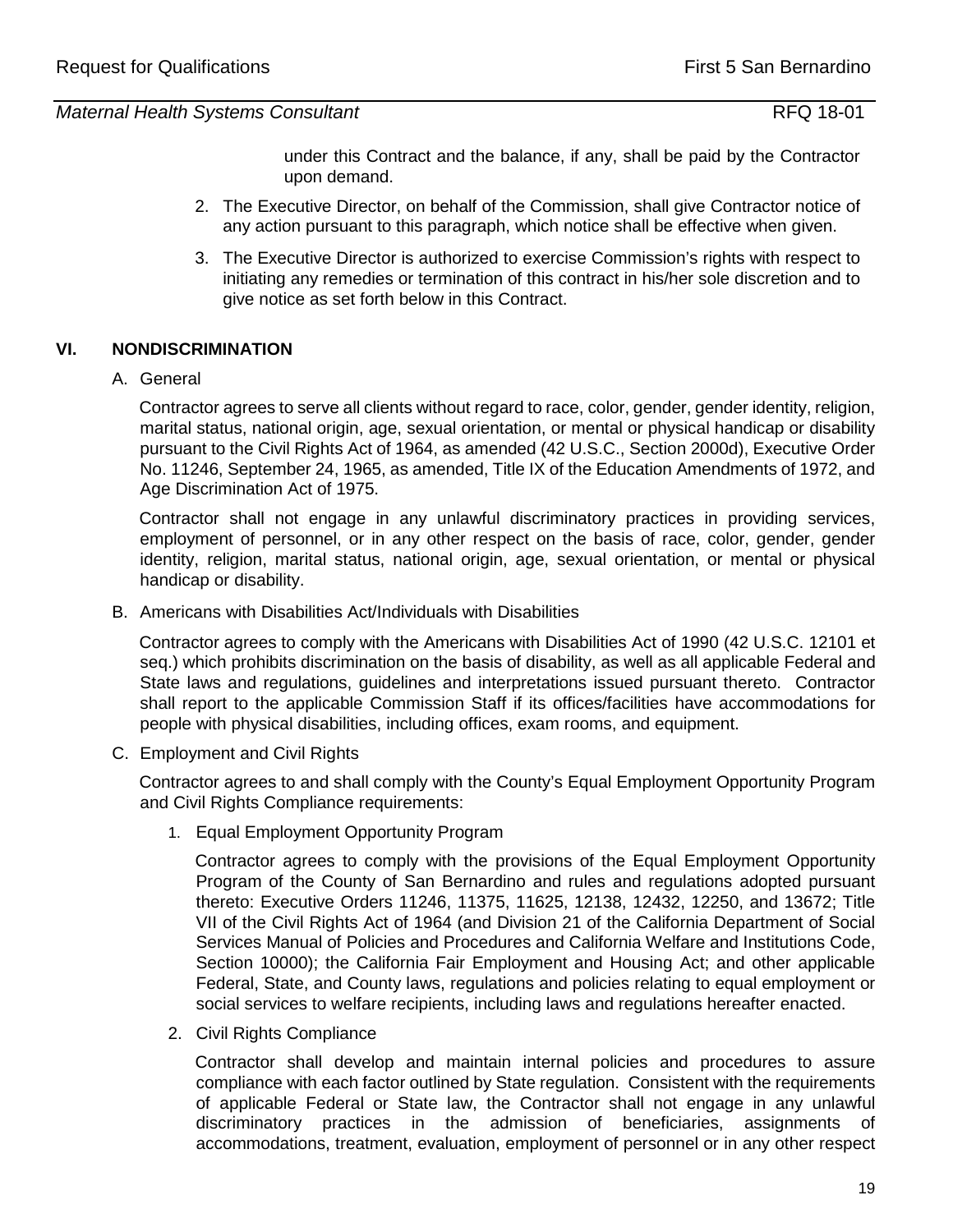on the basis of race, color, gender, religion, marital status, national origin, age, sexual preference or mental or physical disabilities. The Contractor shall comply with the provisions of Section 504 of the Rehabilitation Act of 1973, as amended, pertaining to the prohibition of discrimination against qualified individuals with disabilities in all federally assisted programs or activities, as detailed in regulations signed by the Secretary of the United States Department of Health and Human Services, effective June 2, 1977, and found in the Federal Register, Volume 42, No. 86, dated May 4, 1977. The Contractor shall include the nondiscrimination and compliance provisions of this Contract in all subcontracts to perform work under this Contract.

#### D. Sexual Harassment

Contractor agrees that clients have the right to be free from sexual harassment and sexual contact by all staff members and other professional affiliates.

#### . **VII. IMPROPER CONSIDERATION**

Consultant shall not offer (either directly or through an intermediary) any improper consideration such as, but not limited to, cash, discounts, service, the provision of travel or entertainment, or any items of value to any officer, employee or agent of the Commission in an attempt to secure favorable treatment regarding this RFQ.

The Commission, by written notice, may immediately reject any submission or terminate any Contract if it determines that any improper consideration as described in the preceding paragraph was offered to any officer, employee or agent of the Commission with respect to the submission and award process or any solicitation for consideration was not reported. This prohibition shall apply to any amendment, extension or evaluation process once a Contract has been awarded.

Consultant shall immediately report any attempt by a Commission officer, employee or agent to solicit (either directly or through an intermediary) improper consideration from Consultant. The report shall be made to the supervisor or manager charged with supervision of the employee or to the Commission Administrative Office. In the event of a termination under this provision, the Commission is entitled to pursue any available legal remedies.

## **VIII. DISCLOSURE OF CRIMINAL AND CIVIL PROCEEDINGS**

The Commission reserves the right to request the information described herein from the Consultant selected for contract award. Failure to provide the information may result in a disqualification from the selection process and no award of contract to the Consultant. The Commission also reserves the right to obtain the requested information by way of a background check performed by an investigative firm. The selected Consultant also may be requested to provide information to clarify initial responses. Negative information provided or discovered may result in disqualification from the selection process and no award of contract.

The selected Consultant may be asked to disclose whether the firm or any of its partners, principals, members, associates or key employees (as that term is defined herein), within the last ten years, has been indicted on or had charges brought against it or them (if still pending) or convicted of any crime or offense arising directly or indirectly from the conduct of the firms business, or whether the firm, or any of its partners, principals, members, associates or key employees, has within the last ten years, been indicted on or had charges brought against it or them (if still pending) or convicted of any crime or offense involving financial misconduct or fraud. If the response is affirmative, the Consultant will be asked to describe any such indictments or charges (and the status thereof), convictions and the surrounding circumstances in detail.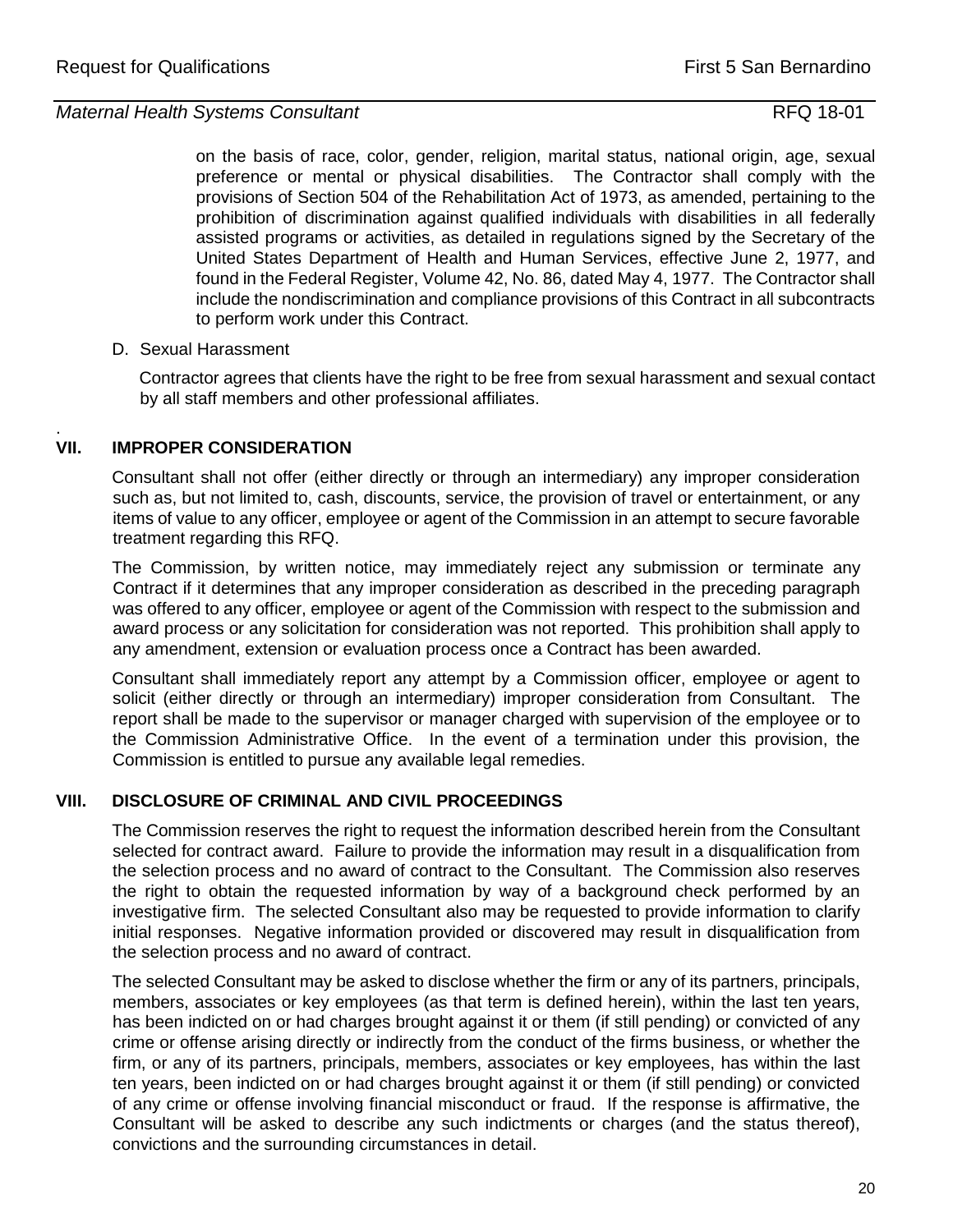In addition, the selected Consultant may be asked to disclose whether the firm, or any of its partners, principals, members, associates or key employees, within the last ten years, has been the subject of legal proceedings as defined herein arising directly from the provision of services by the firm or those individuals. "Legal proceedings" means any civil actions filed in a court of competent jurisdiction, or any matters filed by an administrative or regulatory body with jurisdiction over the firm or the individuals. If the response is affirmative, the Consultant will be asked to describe any such legal proceedings (and the status and disposition thereof) and the surrounding circumstances in detail.

For the purposes of this provision, "key employees" includes any individuals providing direct service to the Commission. "Key employees" do not include clerical personnel providing service at the Consultant's offices or locations.

# **IX. QUALIFICATIONS SUBMISSION**

- A. General
	- 1. All interested and qualified groups or individuals are invited to submit their qualifications for consideration. The qualified group or individual with prior experience working with a First 5 Commission is preferred. Submission of such qualifications indicates that the RFQ has been read and the entire contents of this RFQ is understood, including all attachments and addendums (as applicable) and agrees that all requirements of this RFQ have been satisfied.
	- 2. Qualifications must be submitted in the format described in this Section. Qualifications are to be prepared and submitted in such a way as to provide a straightforward, concise description of capabilities to satisfy the requirements of this RFQ. Expensive bindings, folders, colored displays, promotional materials, etc., are not necessary or desired. Emphasis should be concentrated on conformance to the RFQ instructions, responsiveness to the RFQ requirements, and on completeness and clarity of content.
	- 3. Qualifications submissions must be complete in all respects as required in this Section. Qualifications submissions may not be considered if they are conditional or incomplete.
	- 4. Qualifications submissions must be received at the designated location, specified in Section II, Paragraph D – Correspondence, no later than the date and time specified in Section II, Paragraph E – Qualifications Submission Deadline.
	- 5. All qualifications submissions and materials submitted become the property of the Commission.
- B. Procedures for Submitting Qualifications Packet
	- 1. Please submit one (1) original, which may be bound with a binder clip, and four (4) copies are required. The original copy must be clearly marked "Original". If one copy is not clearly marked "Original", the submission may be rejected. However, the Commission may at its sole option select, immediately after opening, one copy to be used as the Original Copy. If discrepancies are found between two or more copies of the submitted qualifications, the submission may be rejected. However, if not rejected, the Master Copy will provide the basis for resolving such discrepancies.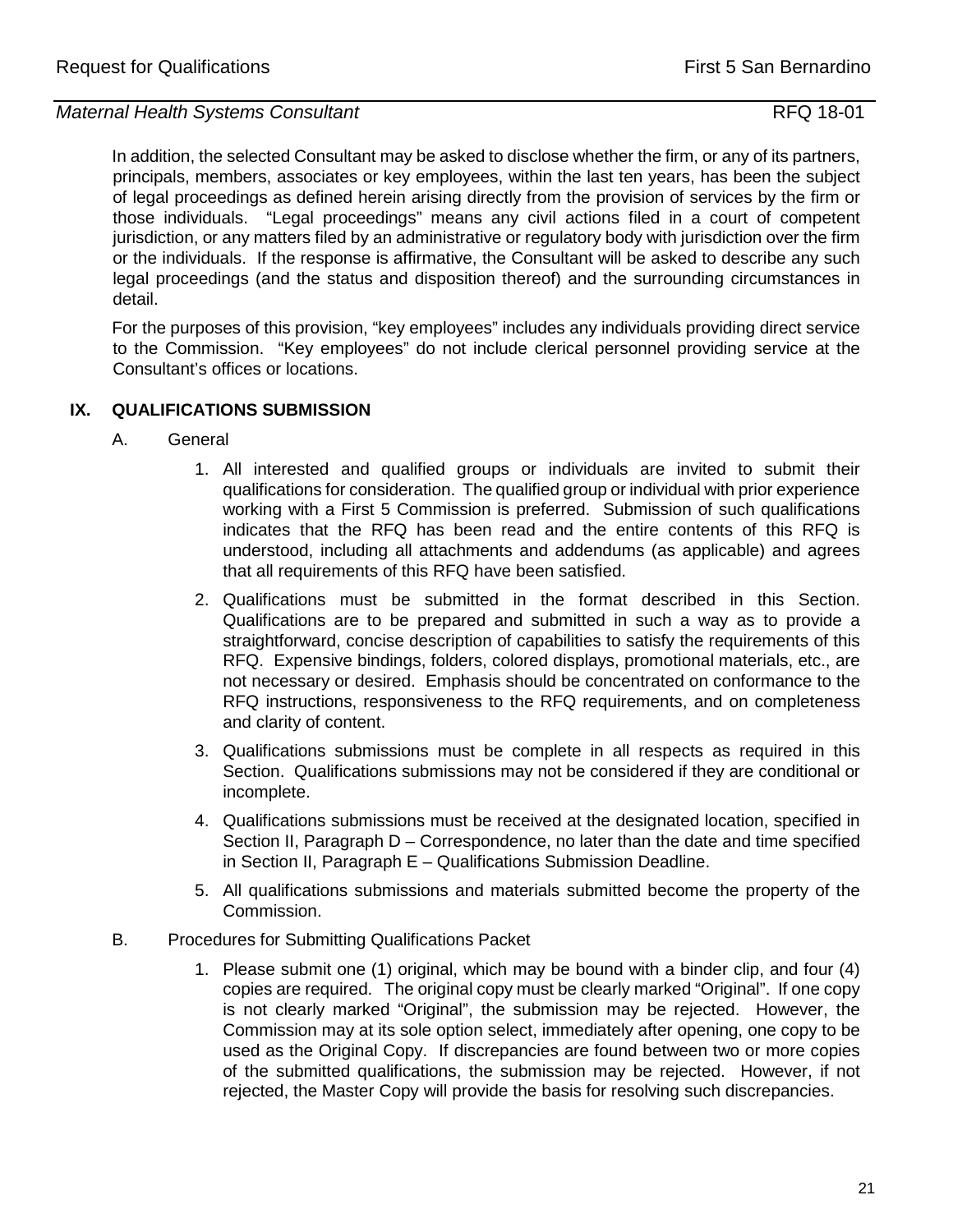- 2. The package containing the 1 original and 4 copies (for a total of 5 copies) must be sealed and marked with the Consultant's name and "RFQ 18-01 Maternal Health Systems Consultant."
- 3. All qualifications submissions must be submitted on 8 1/2" by 11" paper with single sided printing, unless specifically shown to be impractical, with no less than 1/2" top, bottom, left and right margins. Submissions must be typed or prepared with word processing equipment and double-spaced. Typeface must be no more than 12 characters per inch. Each page, including attachments and exhibits, must be clearly and consecutively numbered at the bottom center of the page.
- C. Submission Format

Response to this RFQ must be submitted in the following sequence and format:

- 1. Cover Letter
- 2. Table of Contents
- 3. Corporate/Company/Agency Profile
- 4. Description of Services
- 5. Cost Proposal
- 6. Credential/Resumes/Certifications/Licenses
- 7. References
- 8. Evidence of Insurability/Business Licenses
- 9. Financial Information
- 10. Clarification/Exceptions/Deviations
- 11. Statement of Certification (Attachment A)
- 12. Local Preference Policy Form (Attachment B)
- 1. Cover Letter Include a cover letter, on letterhead stationary, signed by a duly authorized officer, employee, or agent of the Bidder submitting the proposal, which must include the following information:
	- a. A statement that the Bidder is submitted in response to the Request for Qualifications for Maternal Health Systems Consultant RFQ 18-01.
	- b. A statement indicating which individuals, by name, title, address, and phone number, are authorized to negotiate with the Commission on behalf of the Bidder.
	- c. A statement certifying that the undersigned, under penalty of perjury, is an agent authorized to submit bids on behalf of the Bidder.
	- d. A list of Former Commission Administrative Officials (as defined in Section V. A.4.) affiliated with the organization/firm. If none, so state.

The cover letter must be signed by an authorized representative. Signature by an authorized representative of the organization on the proposal cover page shall constitute a warranty, the falsity of which shall entitle the Commission to pursue any remedy authorized by law, which shall include the right, at the option of the Commission, of declaring any contract made as a result thereof, to be void.

2. Table of Contents - A complete table of contents for the entire qualifications submission with respective page numbers opposite each topic listed above.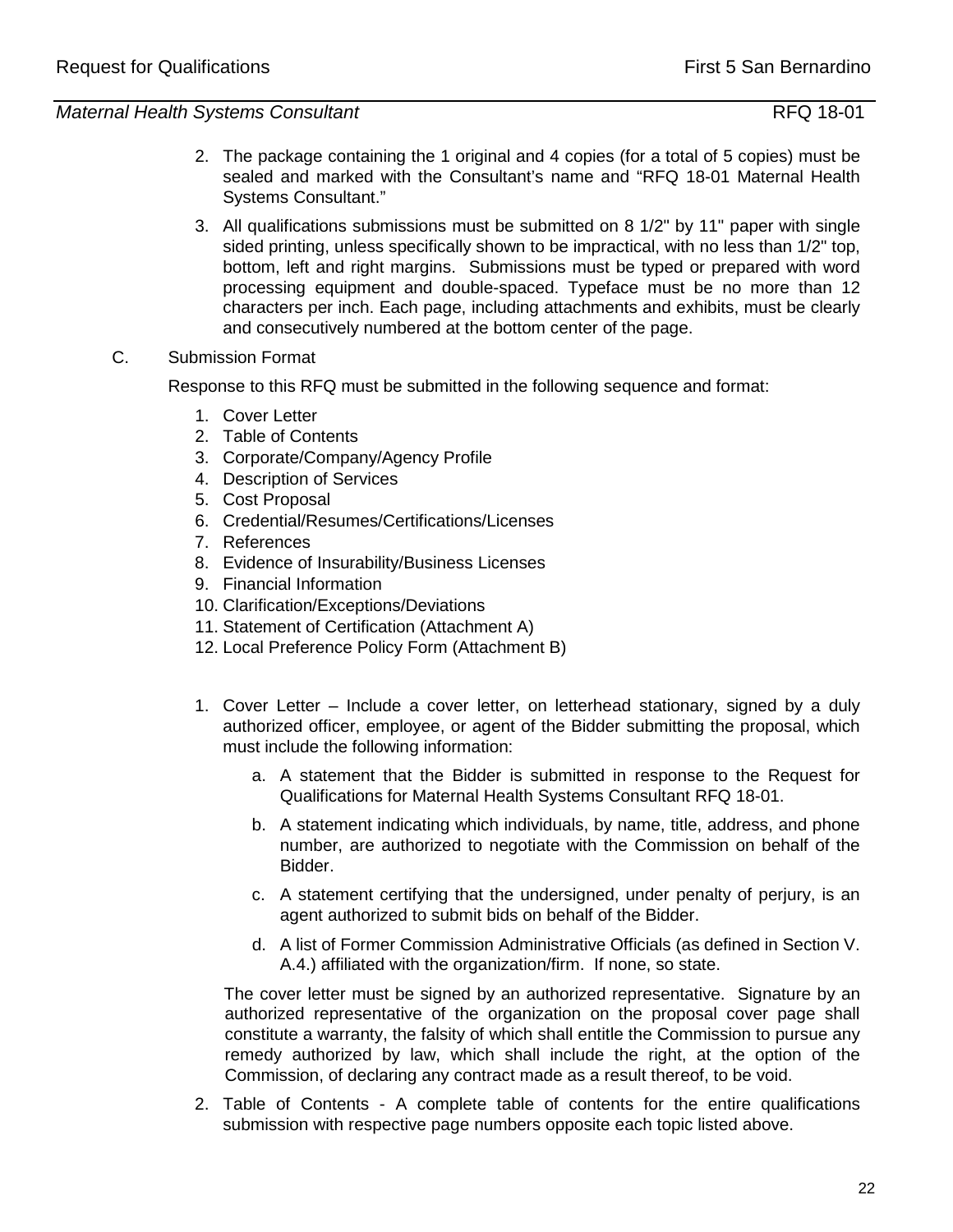- 3. Corporate/Company/Agency Profile This section is designed to establish the bidder as an entity with the ability and experience to operate the project as specified in the RFQ. The Corporate/Company/Agency Profile should be concise and clear, and include descriptive information regarding service delivery. The following information must be provided as follows:
	- a. Business name and legal business status (i.e., partnership, corporation, etc.);
	- b. Proof of non-profit status, if applicable;
	- c. Corporate/Company/Agency overview of services or activities performed include:
		- i) The history of the bidder's firm include a brief history of the firm.
		- ii) The number of years in business under the present business name, as well as prior business names.
		- iii) Number of years experience providing the proposed, equivalent, or related services.
		- iv) Corporate/Company/Agency hierarchy (President, Vice President, Company Officers, etc.) and organizational chart.
		- v) Company size, number of staff, and proposed number of staff to provide services.
		- vi) Location of the office from which the work under this contract will be provided and the staff allocation at that office.
	- d. Whether the bidder holds controlling or financial interests in any other organization, or is owned or controlled by any other person or organization, if none, so state.
- 4. Description of Services All qualifications submissions must include a detailed description of the services to be rendered, including but not limited to the following:

A written general understanding to the requirements in the scope of services as detailed in the RFQ, Section IV., A-B, including:

- i) Provide a work plan or description of how the work will be performed.
- ii) Give precise detail on your project reporting mechanisms. Include:
	- 1) A complete description of how the interaction between the bidder's company and the Commission will take place to ensure that the services are performed and to the Commission's satisfaction, including resolving problems that may be encountered during the project.
	- 2) Time of work; detail timeframe and phases of work.
	- 3) Describe the bidder's company policies regarding this project to ensure proper compliance and quality assurance.
	- 4) Provide the bidder's company background checking procedures and company utilized.
- iv) Indicate whether or not the bidder will subcontract portion(s) of the work. If so, indicate the name of the subcontractor and the portion of the work which will be subcontracted.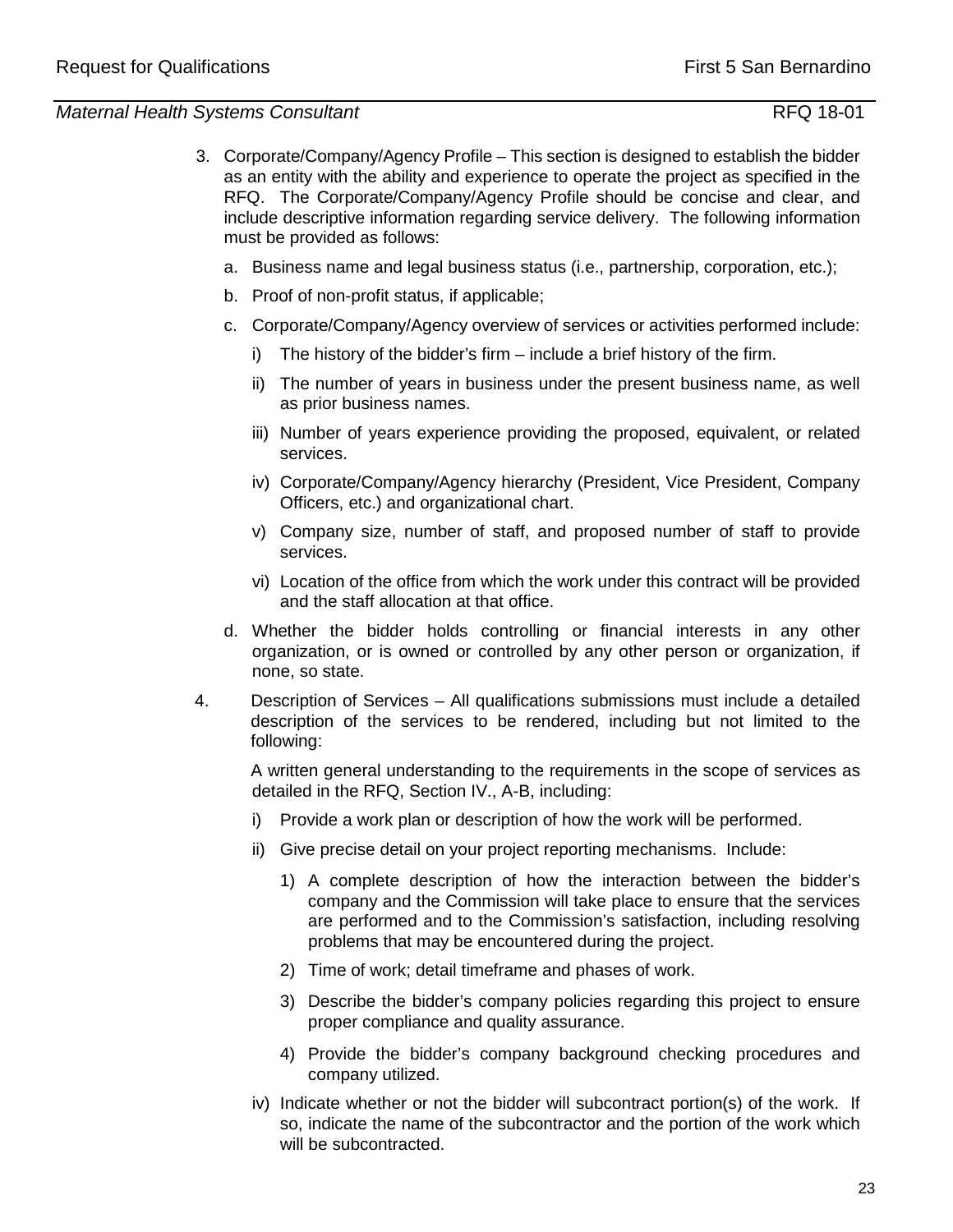5. Cost Proposal – In this section, please complete and include a cost proposal and narrative describing expenditures appropriate to the deliverables outlined in the Scope of Services. Bidders may also include any other documents as information to further explain the proposed costs. Proposals must fully describe all costs to charges to Commission as part of this project. Bidders must fully explain inclusive blended rates, which include all of the bidder's project-related or supported expenses.

Describe how costs will be controlled and properly identified to the specific tasks, while providing a high quality of services, high level of integrity and outcomes.

6. Credentials/Resumes/Certifications/Licenses – This section shall state the person(s) responsible for administering or providing the services. Identify the project manager and include his/her position, responsibilities, qualifications/experience, and a copy of his/her certification or licenses held, if applicable.

Bidder shall specifically provide the following information on all employees to be providing the service:

- **Description of Education**
- General experience
- Experience or education related to the RFQ project
- Letters of Reference
- Any other information, which will assist in evaluating qualifications
- Government audit experience
- Indicate if person is registered or licensed to practice as a CPA in California
- 7. References All Bidders must include present and past performance information with a minimum of three (3) references. Each reference shall include:
	- Dates of work performed
	- Current contact person, company, address, email and telephone number for each reference identified
	- Describe recent similar projects that are equivalent to the Commission. These experiences must show the qualifications of the Bidder's capabilities to complete the Commission's requirements. Provide a summary of the scope of services performed for these other projects.

Please verify that all reference information is correct. References must clearly correlate their performance with the requirements of this RFQ.

- 8. Evidence of Insurability/Business Licenses All Bidders shall submit evidence of all required insurance. An Accord cover page will suffice and if awarded the contract, the Bidder has ten (10) calendar days to produce the required insurances, including a certified endorsement naming the Commission as additionally insured. The Bidder shall certify to the possession of any and all current required licenses or certifications. Do not purchase additional insurance until this bid has been awarded. Provide a copy of **current** business license or other applicable licenses.
- 9. Financial Statement The Bidder must submit financial statements (**balance sheet and income statement**) for its business that are dated no more than twelve (12) months prior to the date of the proposal submission and cover a period of at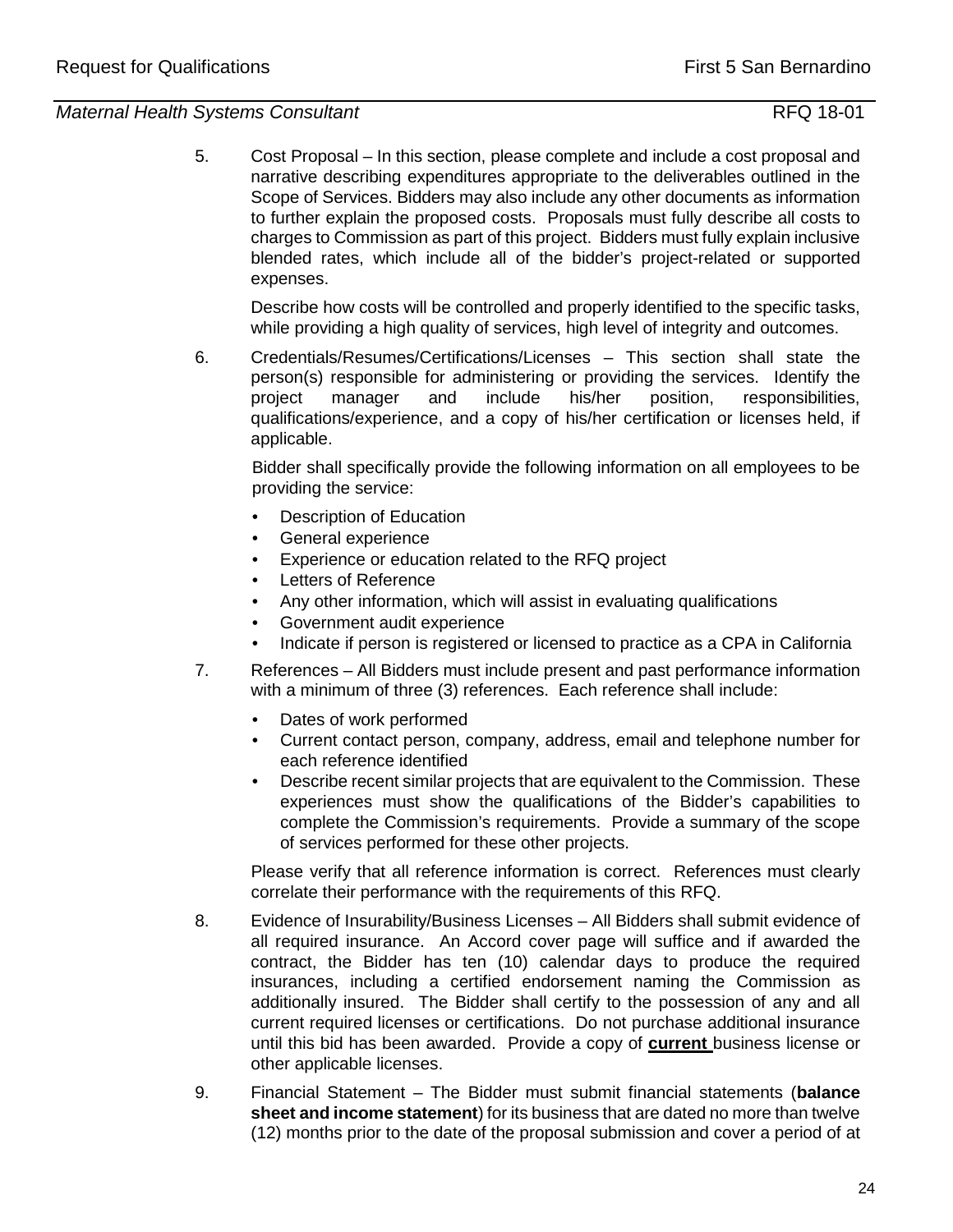least one (1) year. These statements should clearly identify the financial status and condition of the Bidder's entire business entity. Please place in a separate envelope and mark "confidential," if your firm requires this to be kept confidential. The Commission does not guarantee that the financials submitted will be kept confidential.

- 10. Clarification, Exceptions or Deviations All bidder(s) shall describe any exception or deviation from requirements of the RFQ. Each clarification exception or deviation must be clearly identified. If your firm has no clarification, exception or deviation, a statement to that affect shall be included in this section. The following contractual terms are nonnegotiable:
	- Indemnification
	- All insurance terms
	- Termination
	- Ownership/Use of Contract Materials and Products (if applicable)
	- Disputes
	- Governing Law
- 11. Statements of Certifications (Attachment A) Complete and include Attachment A in your response to this RFQ.
- 12. Local Preference Policy Form (Attachment B) Complete and include Attachment B in your response to this RFQ.

# X. **QUALIFICATIONS EVALUATION AND SELECTION**

A. Evaluation Process

All qualifications submissions will be subject to a standard review process developed by the Commission. A primary consideration shall be the effectiveness of the Consultant(s) in the delivery of comparable or related services based on demonstrated performance.

B. Evaluation Criteria

All qualifications submissions will be subject to a standard review process developed by the Commission to yield the Consultant the proper due diligence in the evaluation phase of the RFQ process.

- 1. Administrative Review All qualifications submissions will be initially evaluated to determine if they meet the following minimum requirements:
	- a. Must be complete as set forth in Section  $X -$  Qualifications Submission, subsection – C Qualification Submission Format including all required documents, and be in compliance with all the requirements of this RFQ.

**Failure to meet these requirements will result in a rejected qualifications submission. Incomplete packages (those missing information/required documents) will be disqualified.** No package shall be rejected, however, if it contains a minor irregularity, defect or variation if the irregularity, defect or variation is considered by the Commission to be immaterial or inconsequential. In such cases, the Commission may elect to waive the deficiency and accept the package. **Unsuccessful Consultant(s) in the Administrative Review phase will not have the option to submit an appeal.**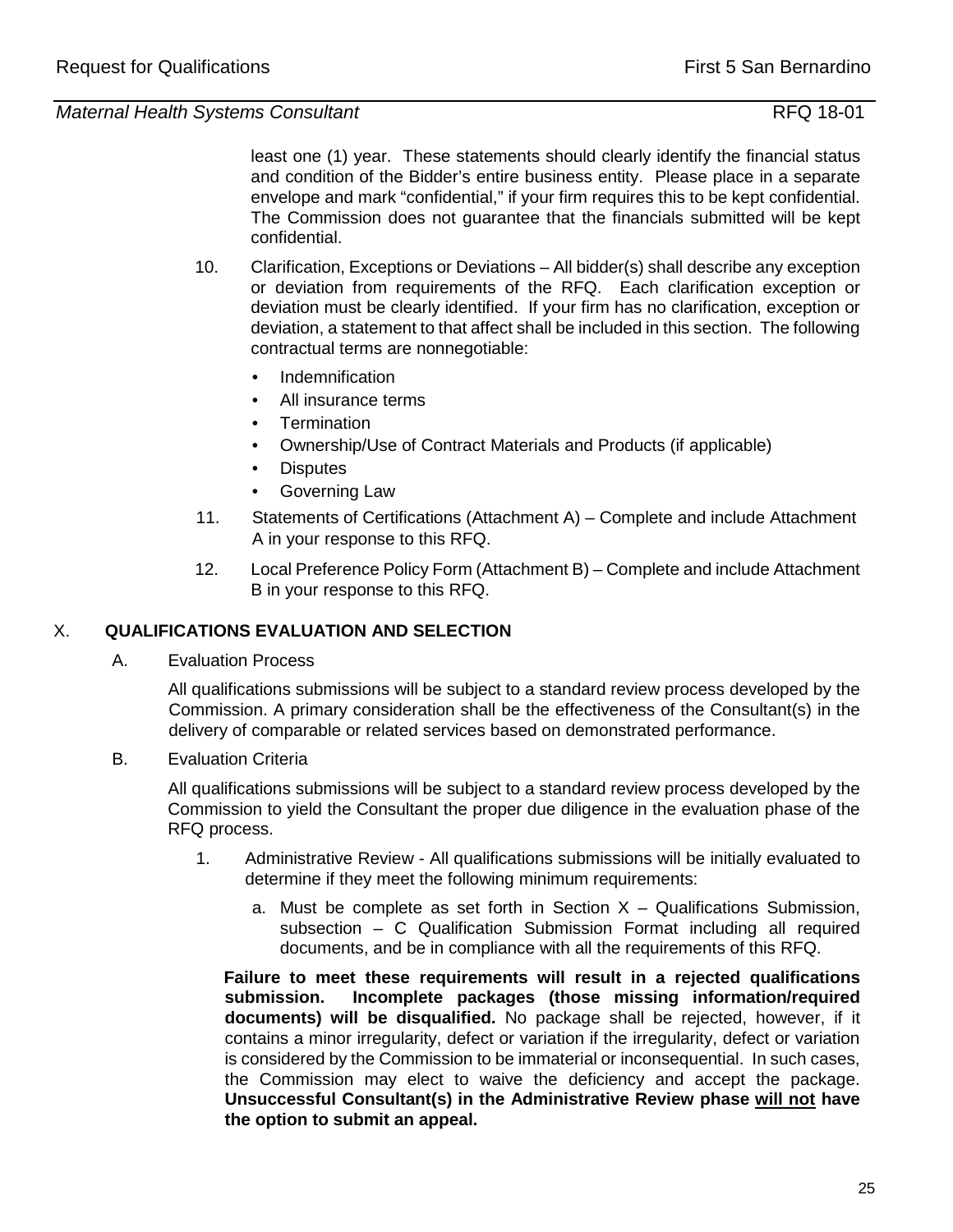- 2. Critical Evaluation Submissions meeting the above requirements will be evaluated on the basis of the following criteria, (not necessarily in order of priority):
	- a. Cost
	- b. Proposed Program Services and Strategies
	- d. Readiness to provide services
	- e. Experience
	- f. Staffing levels and qualifications

While cost is a major consideration in the evaluation process, selection will be based on the determination of which submission will best meet the needs of the Commission and the requirements of this RFQ.

C. Contract Award

Contract(s) will be awarded based on a competitive selection of qualifications submissions received.

The contents of the submission of the successful Consultant will become contractual obligations and failure to accept these obligations in a contractual agreement may result in cancellation of the award.

D. Appeals

In response to a denied award, Consultant may protest, provided the appeal is in writing, is delivered to the address listed, and submitted within five (5) business days of the date on the notification of a denied award. Grounds for an appeal are that the Commission failed to follow the selection procedures and adhere to requirements specified in the RFQ and any addenda or amendments; there has been a violation of conflict of interest provided by California Government Code Section 87100 et seq.; or violation of State or Federal law. Appeals will not be accepted on any other grounds. Only agency proposer that has submitted a RFQ in compliance with the RFQ 18-01 and addenda or amendments may present a protest to the Commission. An appeal submitted by any other parties or individuals, including potential subcontractors, employees or unrelated entities, will not be considered and shall be automatically rejected.

In the event of an appeal, all appeals will be handled by a panel designated by the Commission. The Commission will consider only those specific issues addressed in the written appeal. A written response will be directed to the protesting Consultant advising of the decision with regard to the protest and the basis for the decision. Any decision of the Commission will be final.

The appeal must include the following: 1) reference to the RFQ for Annual Audit and Report 18-01 Appeal; 2) basis of appeal; 3) supporting documentation and statements (optional); and 4) name, position, address, telephone, facsimile numbers, and email for agency point of contact for the appeal.

E. Final Authority

The final authority to award a Contract rests solely with the Children and Families Commission for San Bernardino County.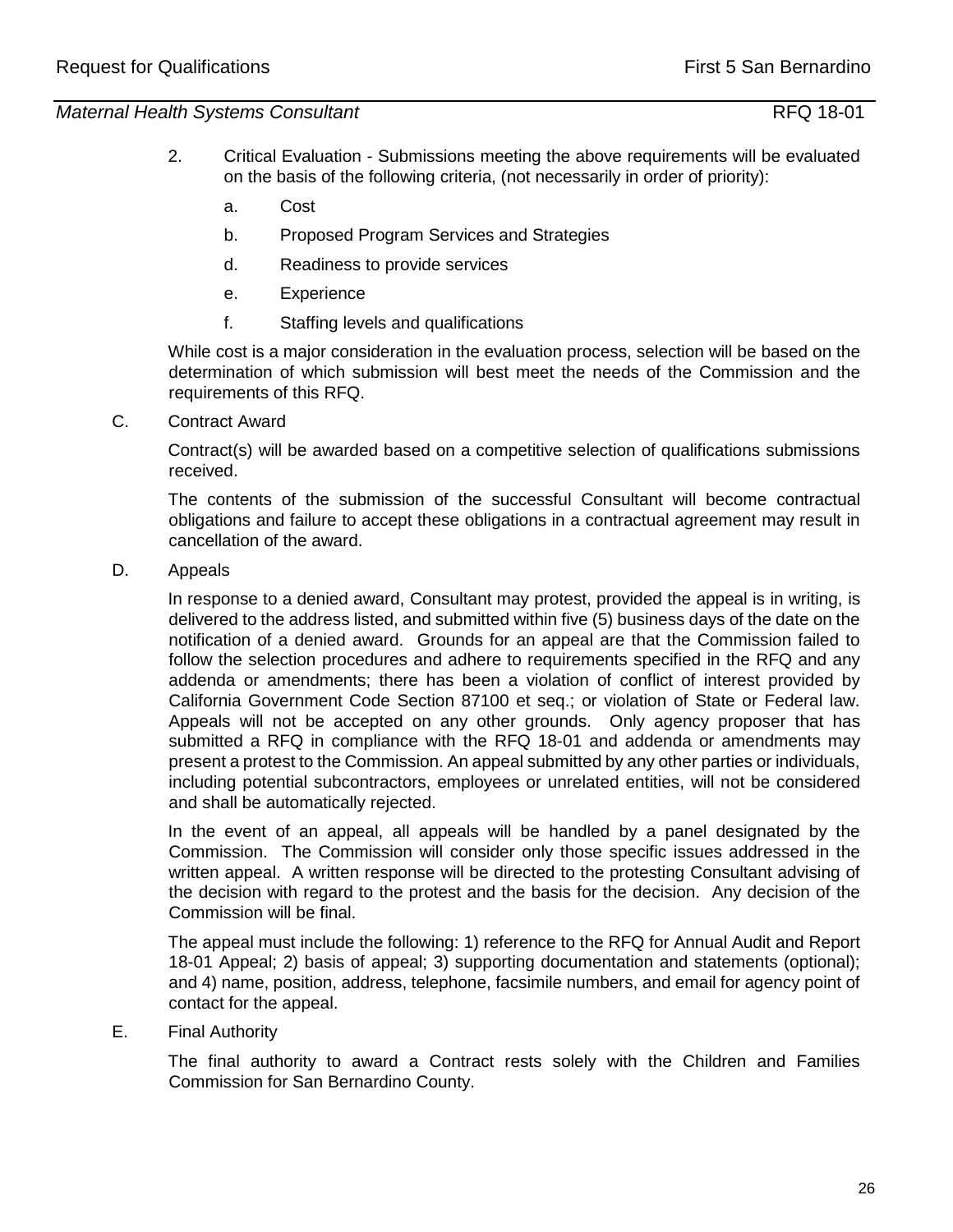

# **STATEMENTS OF CERTIFICATION Maternal Health Systems RFQ 18-01**

| <b>Initial</b><br><b>Statement</b> |                                                                                                                                                                                                                                                                                                                                                                                                                                                                      |  |
|------------------------------------|----------------------------------------------------------------------------------------------------------------------------------------------------------------------------------------------------------------------------------------------------------------------------------------------------------------------------------------------------------------------------------------------------------------------------------------------------------------------|--|
| 1.                                 | All declarations in the bid and any attachments are true and shall constitute<br>a warranty, the falsity of which shall entitle the Commission to pursue any<br>remedy by law.                                                                                                                                                                                                                                                                                       |  |
| 2.                                 | Will provide the Commission with any other information requested and<br>necessary for an accurate determination of the Bidder's ability to perform<br>services as proposed.                                                                                                                                                                                                                                                                                          |  |
| 3.                                 | Will permit official representatives of First 5 San Bernardino access to its<br>facilities, staff, and records in conducting pre-award correspondence<br>and/or site visits in connection with this bid.                                                                                                                                                                                                                                                             |  |
| $\overline{4}$ .                   | Hereby authorizes First 5 San Bernardino to contact any references and/or<br>sources named, herein, in order to verify funding, accreditation,<br>performance, and other information deemed necessary for review of this<br>bid.                                                                                                                                                                                                                                     |  |
| 5.                                 | Will provide services as described, herein, at the price stipulated, herein,<br>from November 1, 2018 and continuing through June 30, 2020. The price(s)<br>contained herein is/are the same as charged to all other individuals or<br>organizations contracted for and/or receiving the same services.<br>All<br>material facts presented in this bid shall be binding and included as part of<br>the contract, if the proposal is selected and a contract awarded. |  |
| 6.                                 | All aspects of the bid, including cost, have been determined independently,<br>without consultation with any other prospective Bidder or competitor for the<br>purpose of restricting competition.                                                                                                                                                                                                                                                                   |  |
| 7.                                 | If selected and awarded a contract, the Bidder agrees to comply with all<br>applicable rules, laws, and regulations, along with the terms of the contract.                                                                                                                                                                                                                                                                                                           |  |

Signature (Authorized Signer) Date

\_\_\_\_\_\_\_\_\_\_\_\_\_\_\_\_\_\_\_\_\_\_\_\_\_\_\_\_\_\_\_\_\_\_\_\_\_\_\_\_\_\_\_\_\_\_\_\_

\_\_\_\_\_\_\_\_\_\_\_\_\_\_\_\_\_\_\_\_\_\_\_\_\_\_\_\_\_\_\_\_\_\_\_\_\_\_\_\_\_\_\_\_\_\_\_\_ \_\_\_\_\_\_\_\_\_\_\_\_\_\_\_\_\_\_\_\_\_\_\_\_\_\_\_

\_\_\_\_\_\_\_\_\_\_\_\_\_\_\_\_\_\_\_\_\_\_\_\_\_\_\_\_\_\_\_\_\_\_\_\_\_\_\_\_\_\_\_\_\_\_\_\_ Print Name, Title

\_\_\_\_\_\_\_\_\_\_\_\_\_\_\_\_\_\_\_\_\_\_\_\_\_\_\_\_\_\_\_\_\_\_\_\_\_\_\_\_\_\_\_\_\_\_\_\_ Agency/Company

Address

\_\_\_\_\_\_\_\_\_\_\_\_\_\_\_\_\_\_\_\_\_\_\_\_\_\_\_\_\_\_\_\_\_\_\_\_\_\_\_\_\_\_\_\_\_\_\_\_ City, State Zip Code